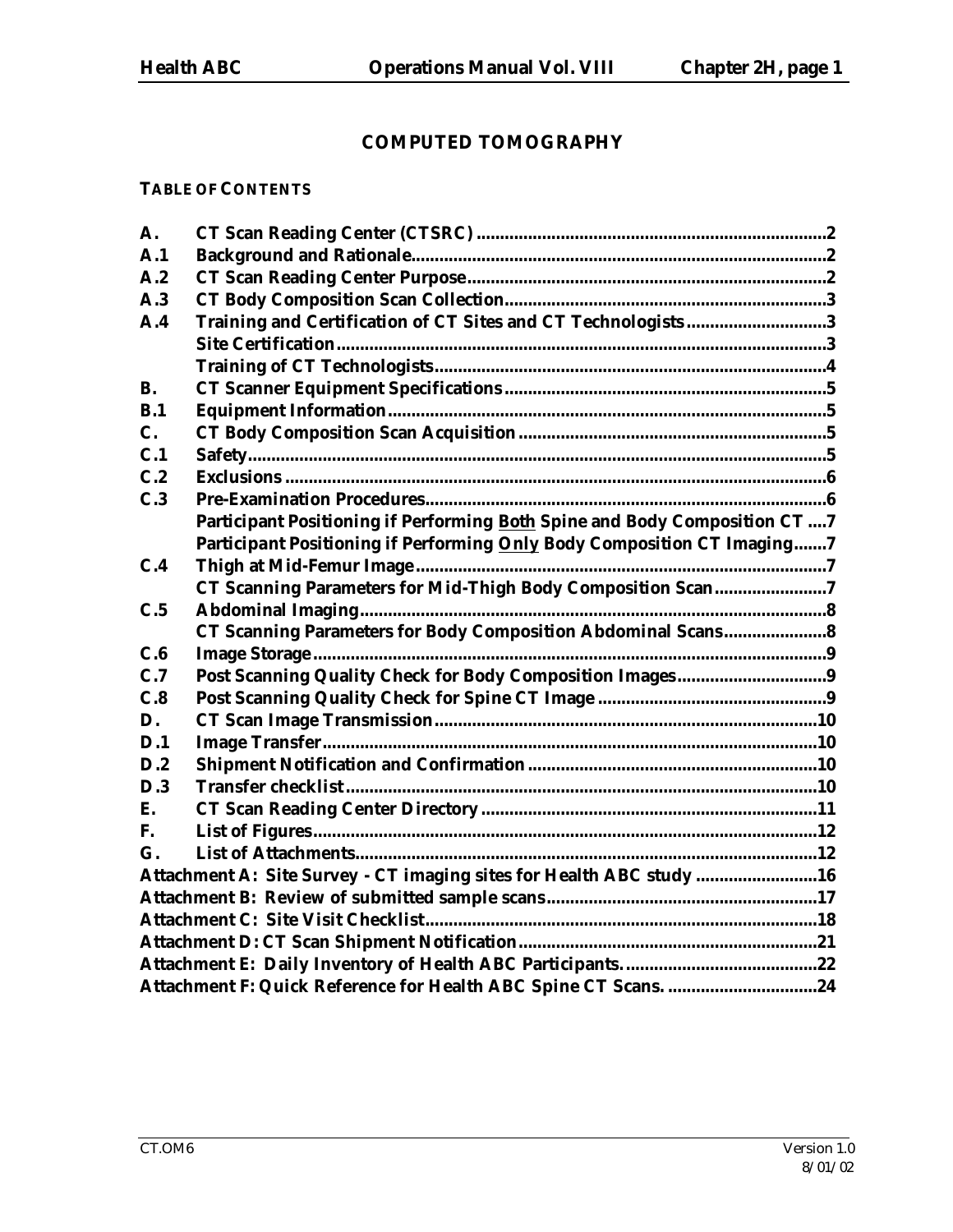### **A. CT Scan Reading Center (CTSRC)**

#### **A.1. Background and Rationale**

**Significance of Body Composition CT scan:** The purpose of the CT scan is to provide a means of quantifying the muscle and fat volumes in participants in the Health ABC protocol. A subset of these participants will also receive an additional CT scan to determine bone mineral density. Issues related to this are addressed in an accompanying manual. The CT body composition image will be used to calculate:

- Adipose and muscle tissue areas at L4 L5
- Adipose and muscle tissue densities at L4 L5
- Other tissue parameters at L4 L5, as defined in the scope of work.
- Adipose and muscle tissue areas at mid-femur.
- Adipose and muscle tissue densities at mid-femur.
- Other tissue parameters at mid-femur, as defined in the scope of work.

# **A.2. CT Scan Reading Center Purpose**

The CTSRC at the University of Colorado Health Sciences Center (UCHSC) will be responsible for reading and analyzing the CT body composition scans obtained for the Health ABC protocol. For those participants receiving a Spine CT study, the CTSRC will reformat and transfer the images to UCSF for analysis. Objectives of the CTSRC include:

- Train the CT technologists at each site on collection, storage and transmittal of the CT scans.
- Provide continuous technical support for each site.
- Provide quality control of the CT scans for each site.
- Analyze each Body Composition CT image obtained.
- Participate in protocol development and publication of results.

**The methods used to acquire the CT must be consistent for each site to ensure accurate analysis at the CT Scan Reading Center. A standard technique for the acquisition will allow serial comparison and analysis of data should it be desired to re-image the participants at a later stage in the Health ABC protocol.**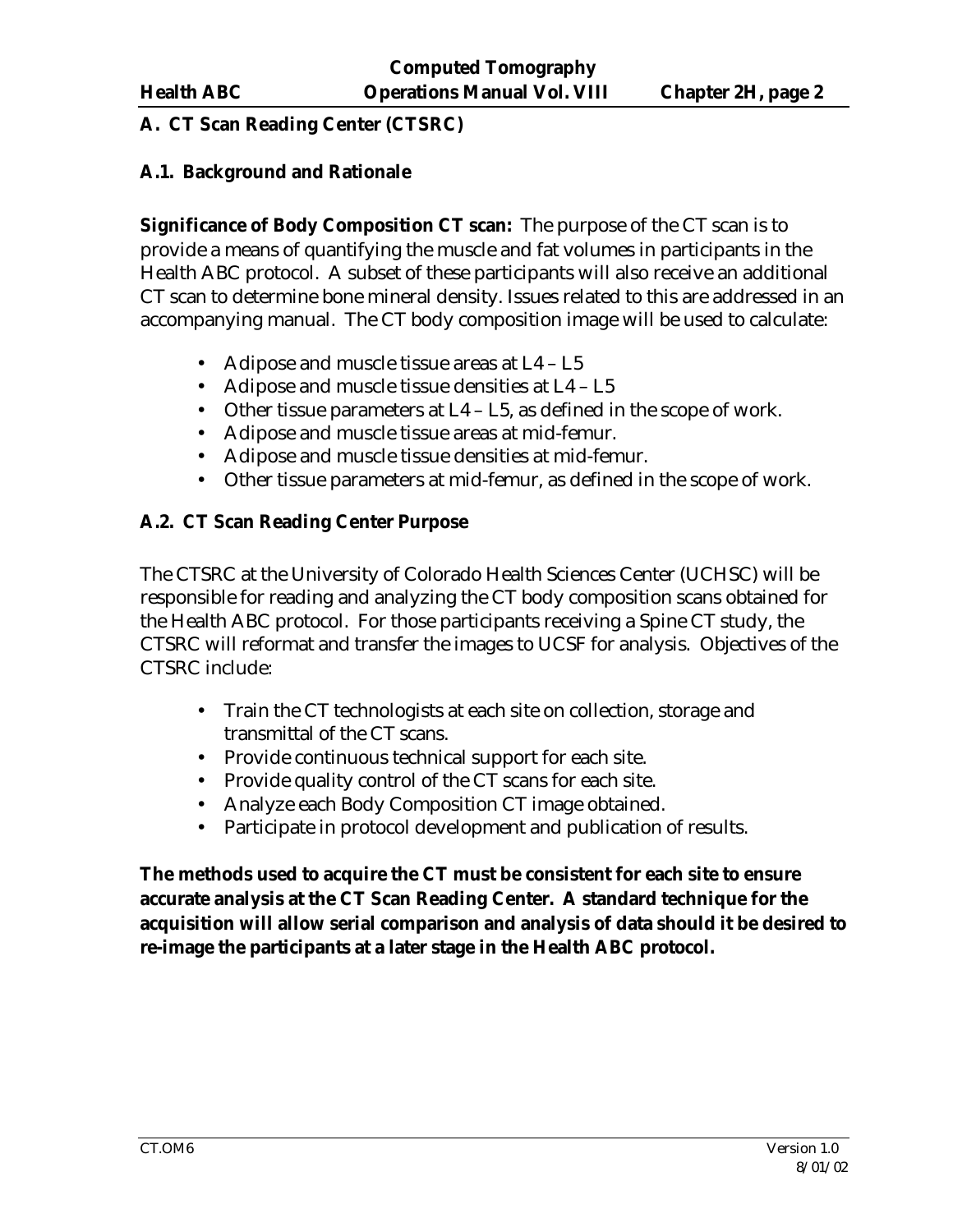#### **A.3. CT Body Composition Scan Collection**

Axial CT scans at the L4-L5 and mid-thigh level will be obtained on each participant during their CT examination for the Health ABC protocol. It is important that the scans be transmitted to the CTSRC on a timely basis so that image quality can be continually monitored. This will ensure that a minimum number of scans are compromised prior to resolution of any problems with quality. It is important that the site **keep an onsite backup** of any images obtained in the event that the transfer media becomes damaged during shipment. All sites involved in collection of the scans must be certified as described in section A.4.

# **A.4. Training and Certification of CT Sites and CT Technologists**

Technologists will be trained by the Principal Investigators of the CTSRC during a site visit. During this training each site will be certified to ensure that it has the capability to perform the desired scan, that images are of acceptable quality and that the site has the ability to transfer images in an acceptable manner to the CTSRC.

# **Site Certification**

For each site, a letter will be mailed describing the project and expectations for the site. This mailing will include a site survey (Attachment A), this protocol manual and a request for the following materials.

- A lateral abdominal scout and an axial CT scan, non-helical, in the area of L4-L5, from a routine participant, performed on the CT scanner to be used in the study.
- Example of an LAT scout of the femur and a mid-thigh axial CT scan, non-helical, from a routine participant, performed on the CT scanner to be used in the study.
- Electronic "Save Screen" image of the scout images sent above, with the scan level of the abdominal and thigh scans electronically indicated.
- Example of a water phantom image obtained during normal QC within a month of the clinical images included above.
- Example of a linearity phantom image obtained during normal QC on the scanner to be used for this study.

All of the above materials should be sent to the CTSRC, at the address in Section E, on the storage media (tape/disc) to be used for the study.

The above materials will be reviewed at CTSRC to assess the quality of the site's scanner, scan technique and data transfer protocol. An assessment sheet (Attachment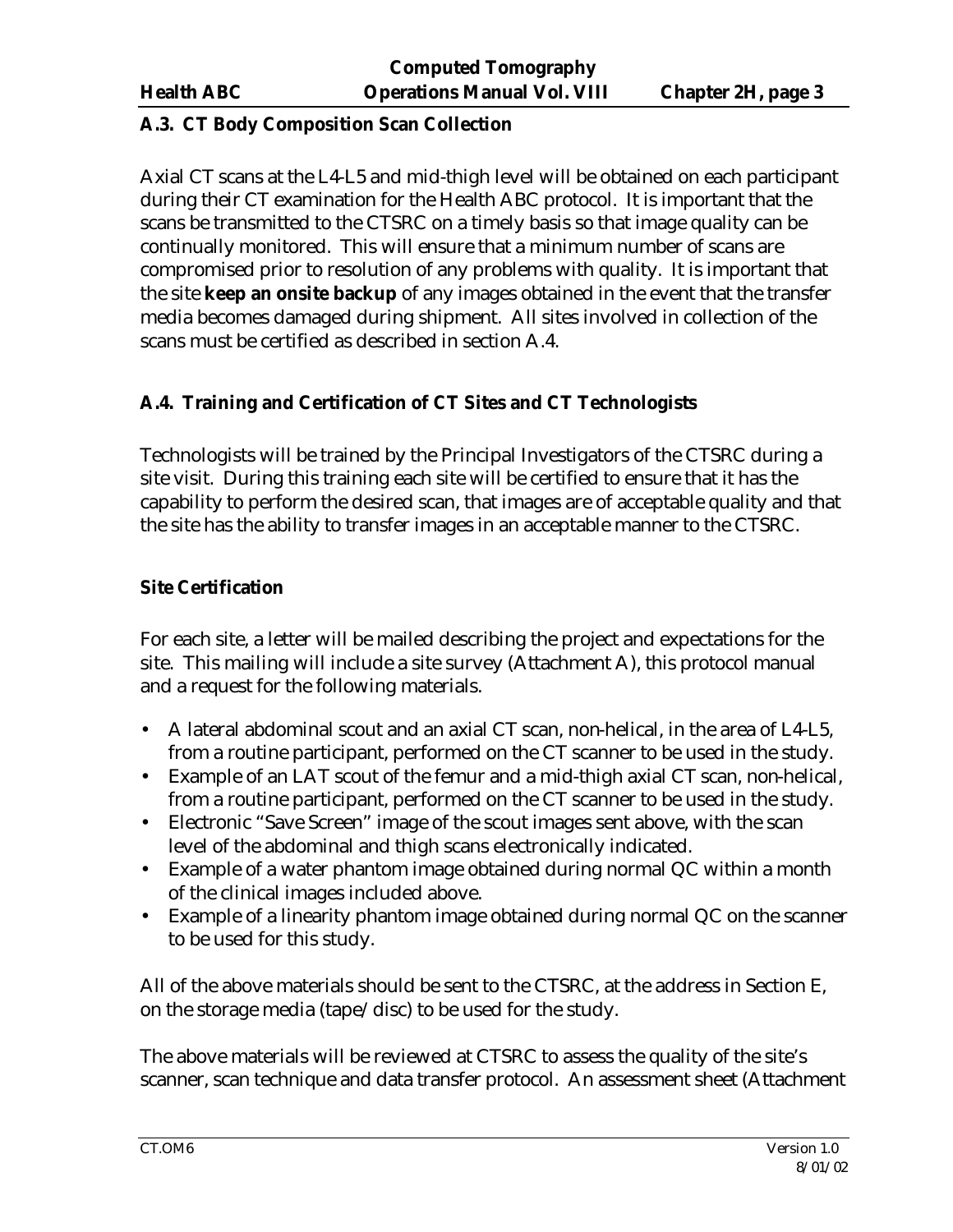# **Computed Tomography Health ABC Operations Manual Vol. VIII Chapter 2H, page 4**

B) will be filled out for each study and will be reviewed during the site visit. When all recorded issues are satisfactorily resolved, the site will be certified.

The CTSRC will continually review the image quality and technique as image data is submitted by the site during the course of the study. Specifically:

- Each water phantom will be analyzed for uniformity and calibration of CT values.
- Each scout will be evaluated for proper preparation and positioning of the participant.
- Each axial image will be evaluated for technique, appropriateness of chosen FOV, image quality and selection of level.

Any concerns will be discussed directly with the site CT coordinator.

# **Training of CT Technologists**

A representative from the CTSRC will visit each site to train the CT lead technologist and as many of the performing technologists as can be made available. Training will include:

- review of the scan protocol
- review of the site's recent QC logs
- assessment of the site's understanding of the protocol
- review of any questions that the site may have regarding the requirements for the study.

As the visit progresses, we will cover the items detailed in this procedure manual and outlined on the check sheet on Attachment C. The lead technologist will be requested to have study participant(s), or volunteers acting as such, available for scanning, such that a scan can be performed during the site visit. It will be the responsibility of the lead CT technologist to train CT technologists not present at this site visit session to perform this protocol. All certified technologists will receive a Staff ID from their field center and should mark all scans performed with this ID. It is desired that the number of technologists be limited so as to assure consistency in the scan technique. It is expected that technologists will be members of the normal staff of the facility performing the scans. The staff ID of the technologist should be recorded on the daily inventory of Health ABC participants which is sent to the CTSRC (Attachment E).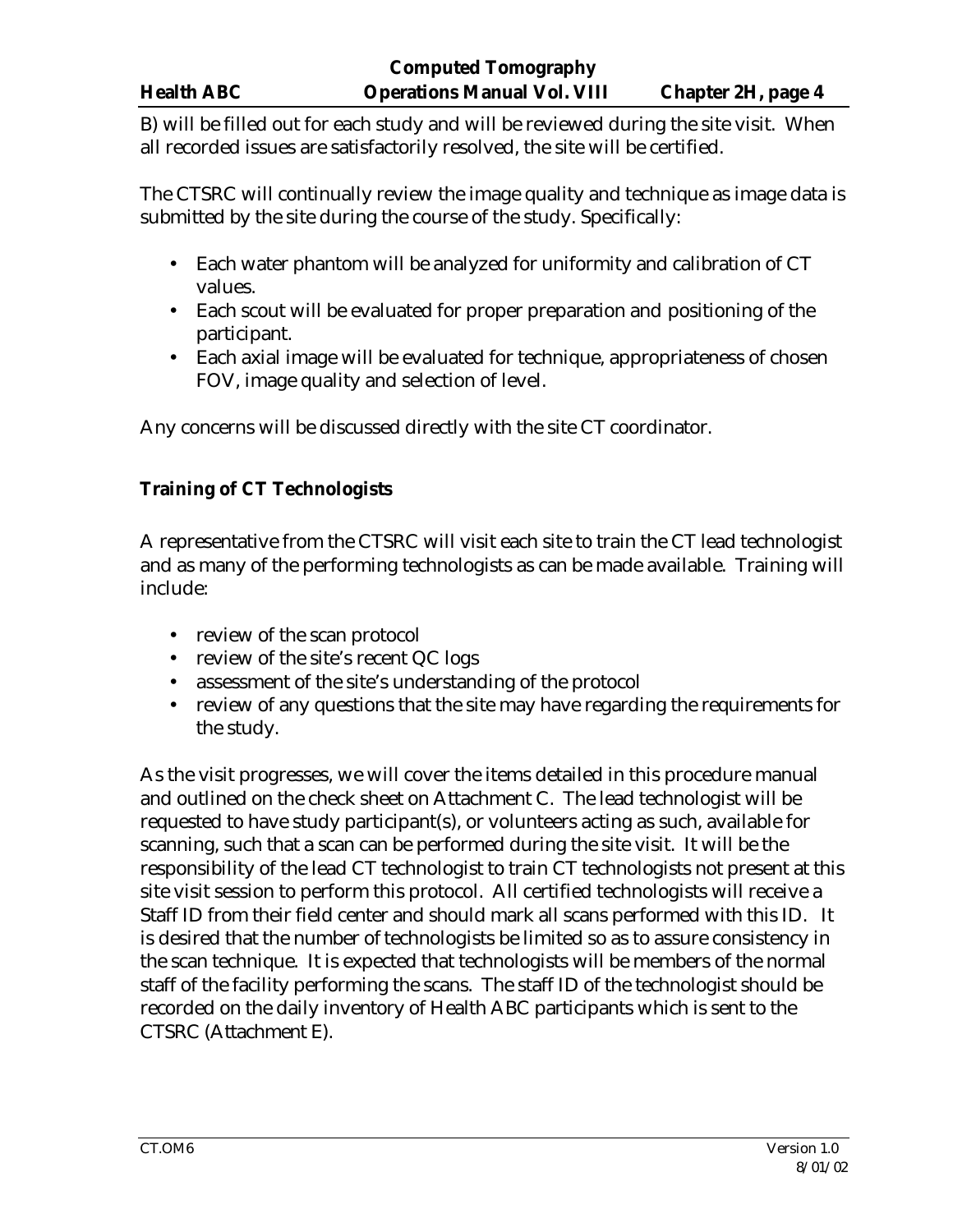#### **B. CT Scanner Equipment Specifications**

#### **B.1. Equipment Information**

All CT images will be acquired on the scanners listed for each site below.

- GE 9800 Advantage Pittsburgh Computerized Tomography Associates.
- Siemens Somatom Plus U of Tennessee.
- GE Diagnostic Imaging

CT image transfer to CTSRC will be via

- Tape (GE9800)/CD Pittsburgh Computerized Tomography Associates.
- 5.25 inch MOD U of Tennessee.
- 5.25 inch MOD Diagnostic Imaging

It is the responsibility of the site to keep an additional copy of the images on site.

### **C. CT Body Composition Scan Acquisition**

The CT body composition scans consist of a lateral abdominal scout, a single axial image at L4-L5, an AP thigh scout and a single axial image at mid-thigh.

### **C.1. Safety**

A CT exam involves the use of ionizing radiation. A statement of radiation dose is included on the consent form signed by the study participant prior to involvement in the Health ABC study. Although it is the responsibility of the Health ABC study coordinator to have the participant sign the consent form, the CT technologist should check to be sure that this has happened. A summary of approximate radiation doses for the body composition protocol follows. Note that exact doses are scanner and protocol dependent.

|                             | Absorbed<br>Dose $(mGy)$ | <b>Effective Whole Body</b><br>Dose (microSv) |
|-----------------------------|--------------------------|-----------------------------------------------|
| Abdomen from lateral scout: | 0.15                     | 100                                           |
| Abdomen, L4-L5 axial slice: | 10                       | 100                                           |
| Thigh from AP scout:        | 0.15                     | 15                                            |
| Mid-thigh from axial slice: | 7.5                      | 30                                            |
| Abdomen from spine CT       | 2.5                      | 50                                            |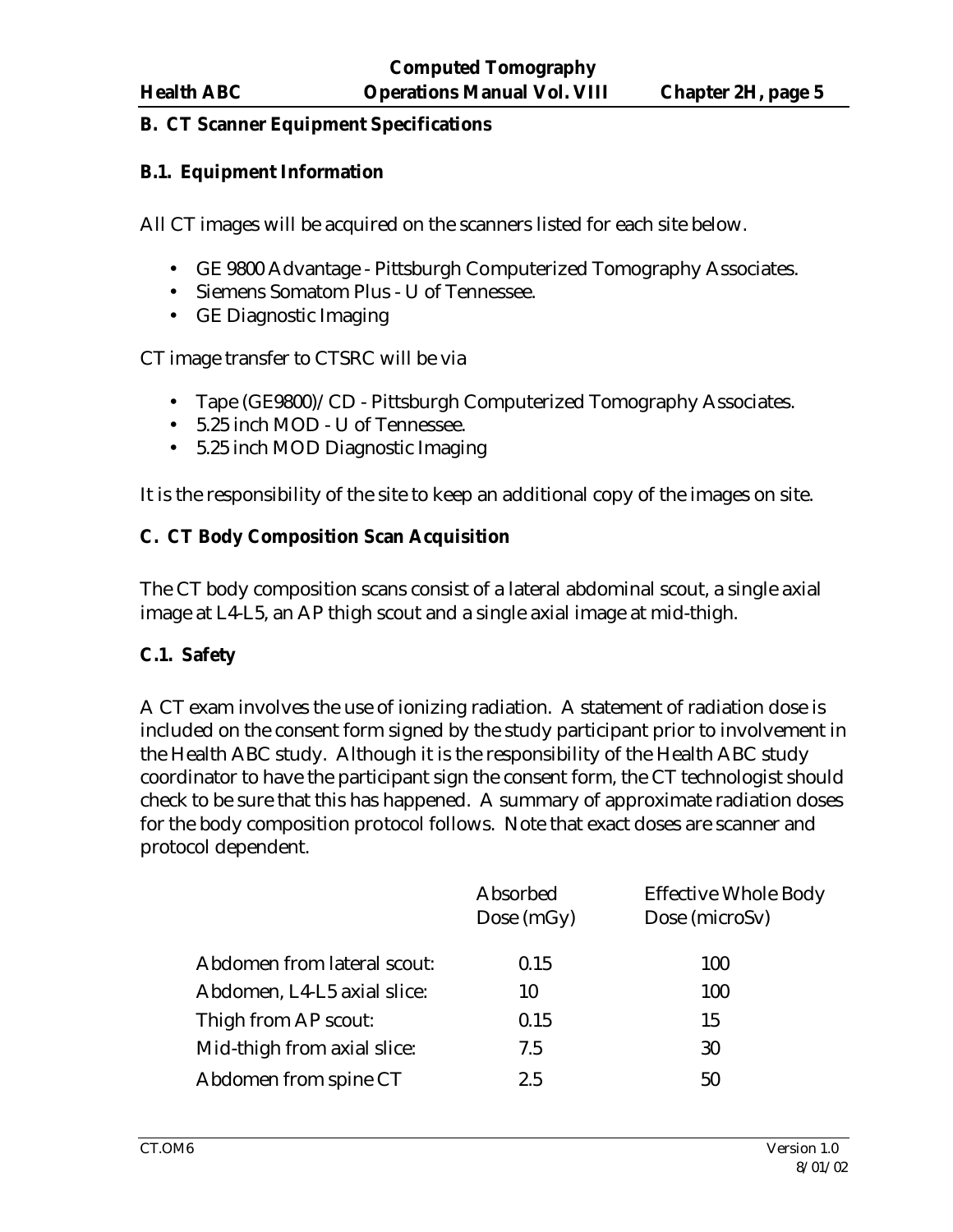### **C.2. Exclusions**

In this population, the only exclusion criteria shall be:

• Severe debilitation such that the participant is unable to lie supine.

Pregnancy as an exclusion criteria should not be an issue in this population. If a participant's size is such that not all of the skin and subcutaneous fat can be captured in the CT image, the site is requested to perform the imaging anyway, using the largest display field of view available. Although a subcutaneous fat calculation cannot be made for such a participant, all other parameters will be measured.

# **C.3. Pre-Examination Procedures**

All participants who arrive for CT scans should have already been consented for this procedure and a reasonable assessment of the participant's girth should have been made. The technician responsible for performing the CT scan must confirm that: (1) the participant has already signed a consent form; and (2) does not qualify for exclusion based on the criteria listed above; (3) presents with an appropriate Health ABC participant number and form.

As with any CT of the abdomen, all metallic items such as clothes with zippers or hooks shall be removed from the area of interest. The participant should change into a hospital gown for the CT examination.

All CT studies should be identified with:

- Participant's Health ABC participant ID as their ID.
- Participant's Health ABC acrostic as their name.
- Date of Study, Exam Number (Pittsburgh), Time Stamp (UT).
- Performing Technologist's Health ABC staff ID.

NOTE, that the participant ID has the format "HAnnnn" or "HBnnnn", where "nnnn" is a four digit number. The acrostic consists of the first letter of the participant's first name and the first three letters of the participant's last name. The staff ID has the format "Ann" or "Bnn" where the "nn" is a two digit number. In the preceding, the "A" and "B" refer to the site's Health ABC ID. Sites will be notified of any irregularity in header information via a site QC report, generated on a monthly basis.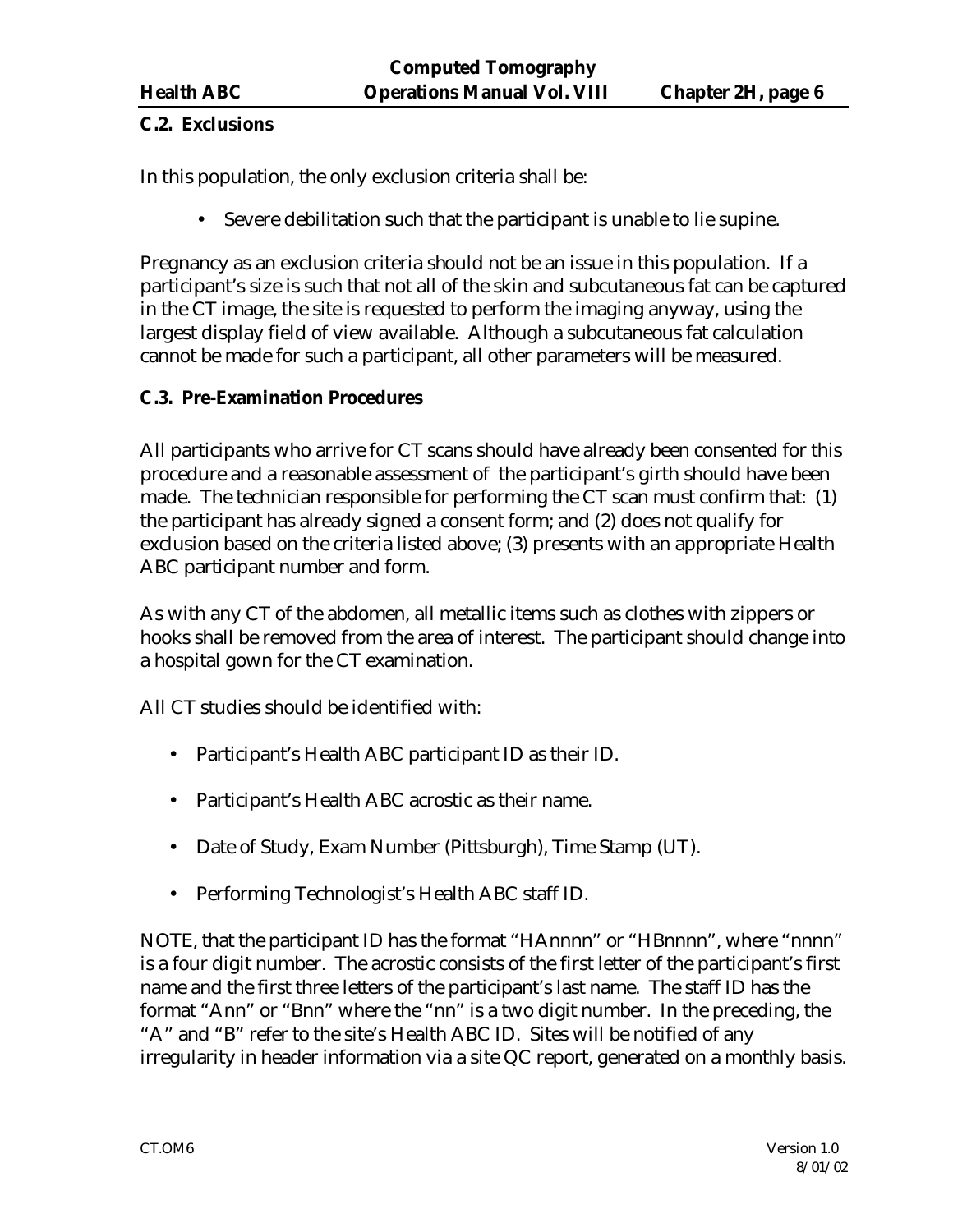#### **Participant Positioning if Performing Both Spinal and Body Composition CT**

For participants protocoled to receive the Spine CT and the Body Composition scans, prepare the CT table and position the participant according to directions in Attachment F, entitled "Quick Reference for Health ABC Spinal CT Scans." PRIOR to obtaining the Spinal axial scan at L3, obtain all Body Composition axial images (first the Mid-thigh, then L4 - L5 axial scans). Finally, obtain the Spine CT scan. Make sure that the participant's position is not changed between performing the axial Abdominal CT and the axial Spinal CT scan. If it does, a second scout must be obtained to position the Spinal CT scan plane.

### **Participant Positioning if Performing Only Body Composition CT Imaging**

Participants should be placed in supine position as routine for a body CT in your site and with the arms above the head and toes directed toward the top of the gantry. Care should be taken to position the participant symmetrically on the CT table. After the thigh body composition image is obtained, elevate the participant's legs on a cushion to reduce the lordotic curve in the back for the abdominal body composition image.

# **C.4. Thigh at Mid-Femur Image**

### **CT Scanning Parameters for Mid-Thigh Body Composition Scan**

An AP scout including the entire femur should be obtained. The femoral length is to be measured using the right leg, unless otherwise indicated on the exam referral sheet from the Health ABC clinic, in cranial-caudal dimension, and the mid point determined as illustrated in Figure 3. The scan plane chosen must be recorded electronically on the scout image shipped to the CTSRC. A single, 10 mm thick, axial image should then be obtained at the femoral midpoint, making sure that the entire circumference of both thighs are included in the field of view.

Scout

- Level: To include proximal through distal femur. May require two scout images.
- Plane: AP
- mA: 40-100
- $kVp: 120 140$
- speed: Normal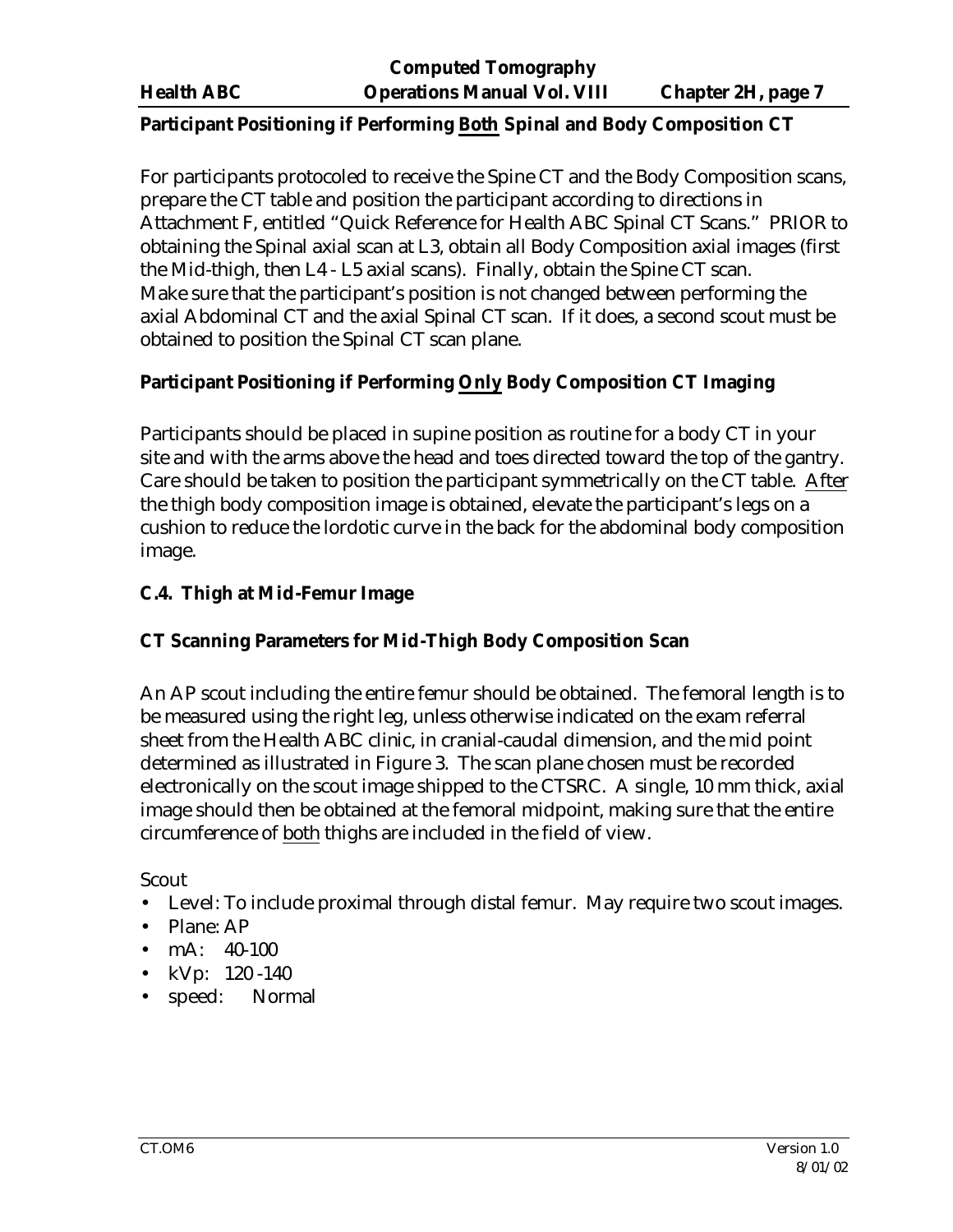- Axial image
- Level: Mid femur (see Figure 3)
- mAs: 200-250
- kVp: 120
- Slice: 10 mm
- Scan FOV: Largest.
- Display FOV: Variable Image must contain all skin and subcutaneous tissue of both thighs. If in doubt, use largest available FOV.

### **C.5. Abdominal Imaging**

#### **CT Scanning Parameters for Body Composition Abdominal Scans**

A lateral scout (parameters below), covering T4 through the upper sacrum should be obtained. Note that this is an extended scout compared to the normal scout that you might perform. The L4-L5 disc space should be located on this scout by counting the (non rib-bearing) lumbar vertebrae. (In general, the disc space closest to the iliac crest is L4-L5.) In the unusual event that there are six non rib-bearing lumbar vertebrae, the inter-space closest to the iliac crest should be considered to be L4-L5. See Figure 2.

A single abdominal image at L4-L5 during suspended respiration, (parameters below) should be obtained. For suspended respiration, the participant should breathe in, let the air out until it stops naturally, and stop breathing. The participant should not forcefully expire. Participants should relax their abdomen and make no attempt to "pull it in." Care must be taken to include the skin and all subcutaneous tissues on this image as illustrated in Figure 1.

If the participant is to receive an axial scan for Spine CT measurements, refer to Attachment F, "Quick Reference for Health ABC Spinal CT Scans" for instructions on performing this scan. Do not let the participant move so that the same scout can be used for localizing the Spine CT scan.

Scout:

- Level: Approximately T4 through upper sacrum. You **must** include upper sacrum even if you have to exclude T4. This may require two scout acquisitions.
- Plane: LAT
- mA: 100
- kVp: 140
- Speed: Slow speed to provide the lowest noise scout.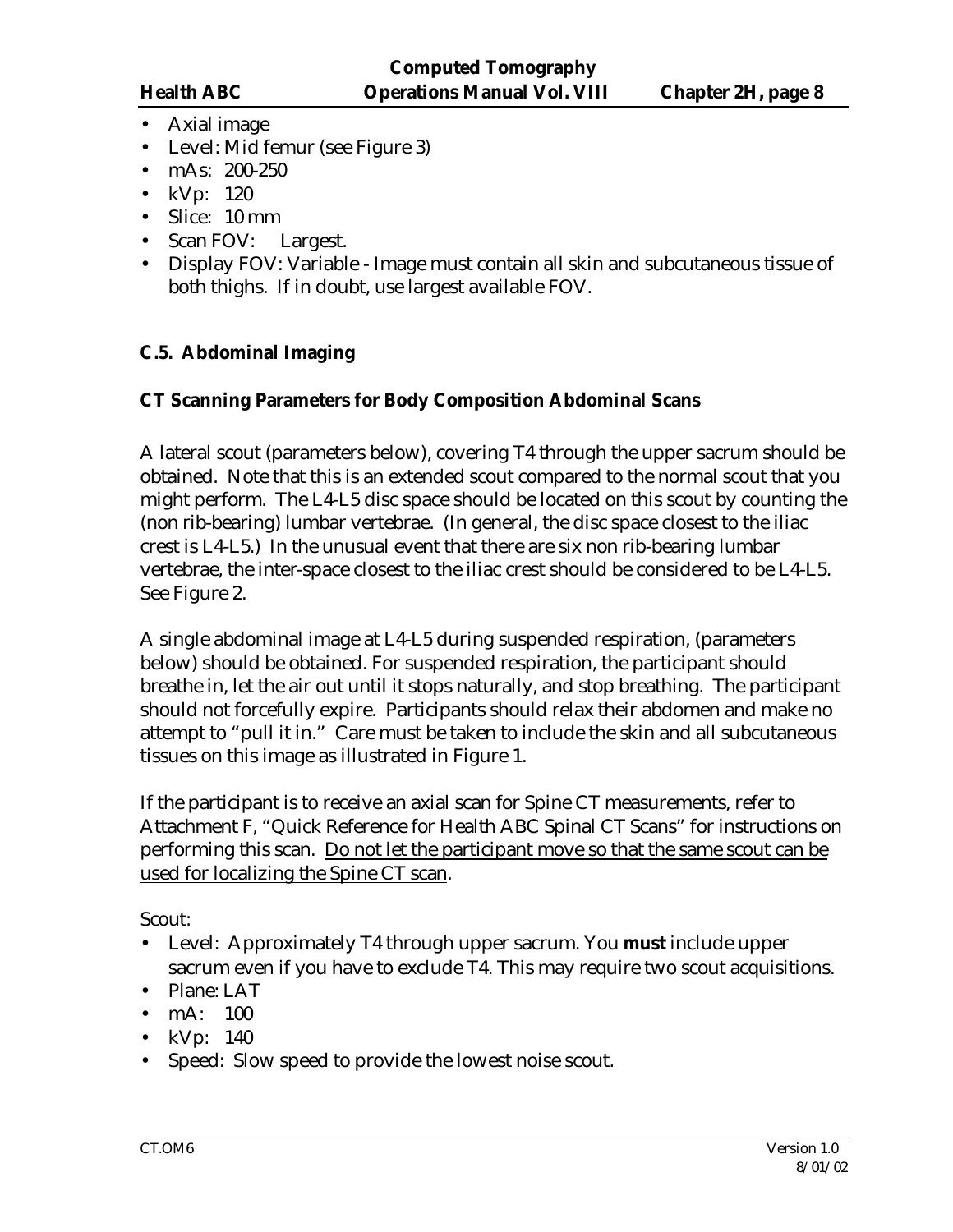Axial abdominal image for body composition:

- Level: L4 L5 disc space.
- mAs: 300 360
- kVp: 140
- Slice: 10 mm (display on the image, 7 mm at UT Memphis)
- Scan FOV: Largest available.
- Display FOV: Variable Image must contain all skin and subcutaneous tissue. If in doubt, use largest available FOV.
- Algorithm: Standard

# **C.6. Image Storage**

All images should be double archived: once on media to be transferred to the CTSRC and once on media to be stored at the imaging site at full resolution.

# **C.7. Post Scanning Quality Check for Body Composition Images**

Prior to completing the examination, all images should be checked for the following:

- Scout films cover the desired areas and a set has been created with scan planes marked.
- Axial images were obtained at L4-L5 and at mid thigh.
- All skin and subcutaneous fat are visible on the axial images.
- There is no perceptible participant motion artifact in the image.
- The study is logged on Attachment E.

# **C.8. Post Scanning Quality Check for Spine CT Image**

Prior to completing the examination, Spine CT images should be checked for the following:

- Spine CT slice is mid-vertebral body and angled to compensate for lordosis.
- Spine CT Phantom is in FOV and centrally positioned against back.
- All soft tissue is visible on the axial images.
- Absence of image artifacts in vertebral body or calibration cylinders.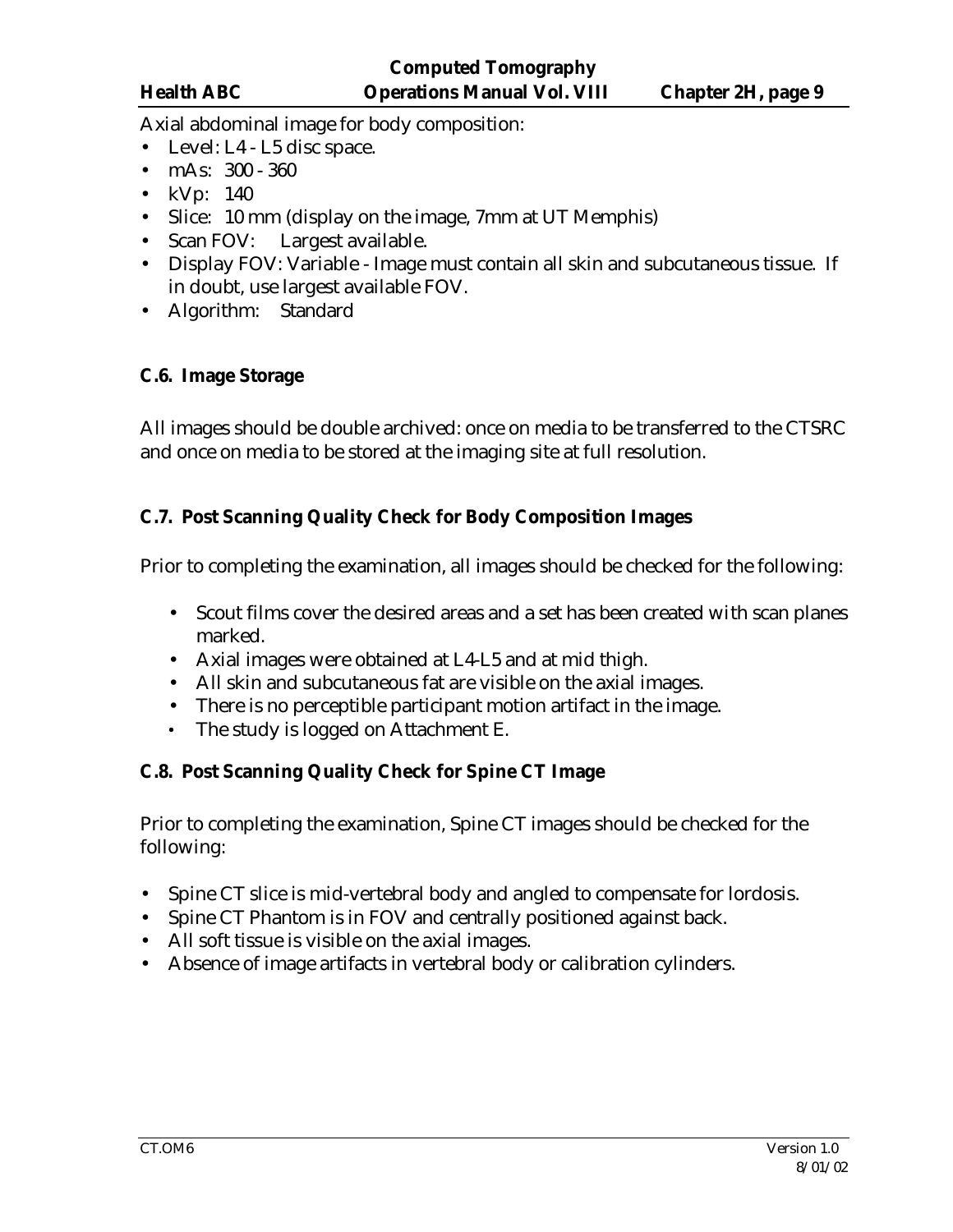#### **D. CT Scan Image Transmission**

#### **D.1. Image Transfer**

Images to be transferred include water phantom images for monitoring of scanner calibration as well as all scouts (with and without scan planes marked) and axial images. If the participant received a scan for the Spine CT protocol, that should also be included. Scans from all sites should be sent on the agreed upon media. All media should be mailed on a weekly basis to:

> Shari Valenta UCHSC at Fitzsimons, CHS Building 500 Rm N5205 13001 E. 17th Pl. Aurora, CO 80045

The site CT coordinator will be notified if a weekly mailing has not been received.

### **D.2. Shipment Notification and Confirmation**

As soon as the media is mailed, the site should fax a CT Scan Shipment Notification Form (Attachment D) to the CTSRC at (303) 724-0911.

The site's media will be read and returned directly to the return address on the original mailing. Discrepancies in Participant ID information will be handled on the monthly QC report, sent to the Center coordinator and the CT imaging facility. Note that each site is required to keep an on-site backup of the images so that discrepancies can be resolved.

### **D.3. Transfer checklist**

Before transferring or mailing please be sure that:

- Each tape or disk contains the current month's water phantom image from the scanner used for participant images, scout images, scout images with electronic markers indicating the scan planes, and the axial images at L4-L5, mid-thigh, and at L3 (for Spine CT participants only).
- A copy of the CT Scan Shipment Notification Form and Participant Logs (Attachment D and E) is included, which contains a list of the participants and exams included on the media.
- A back-up of all studies on the storage medium including the appropriate water phantom has been retained by your site.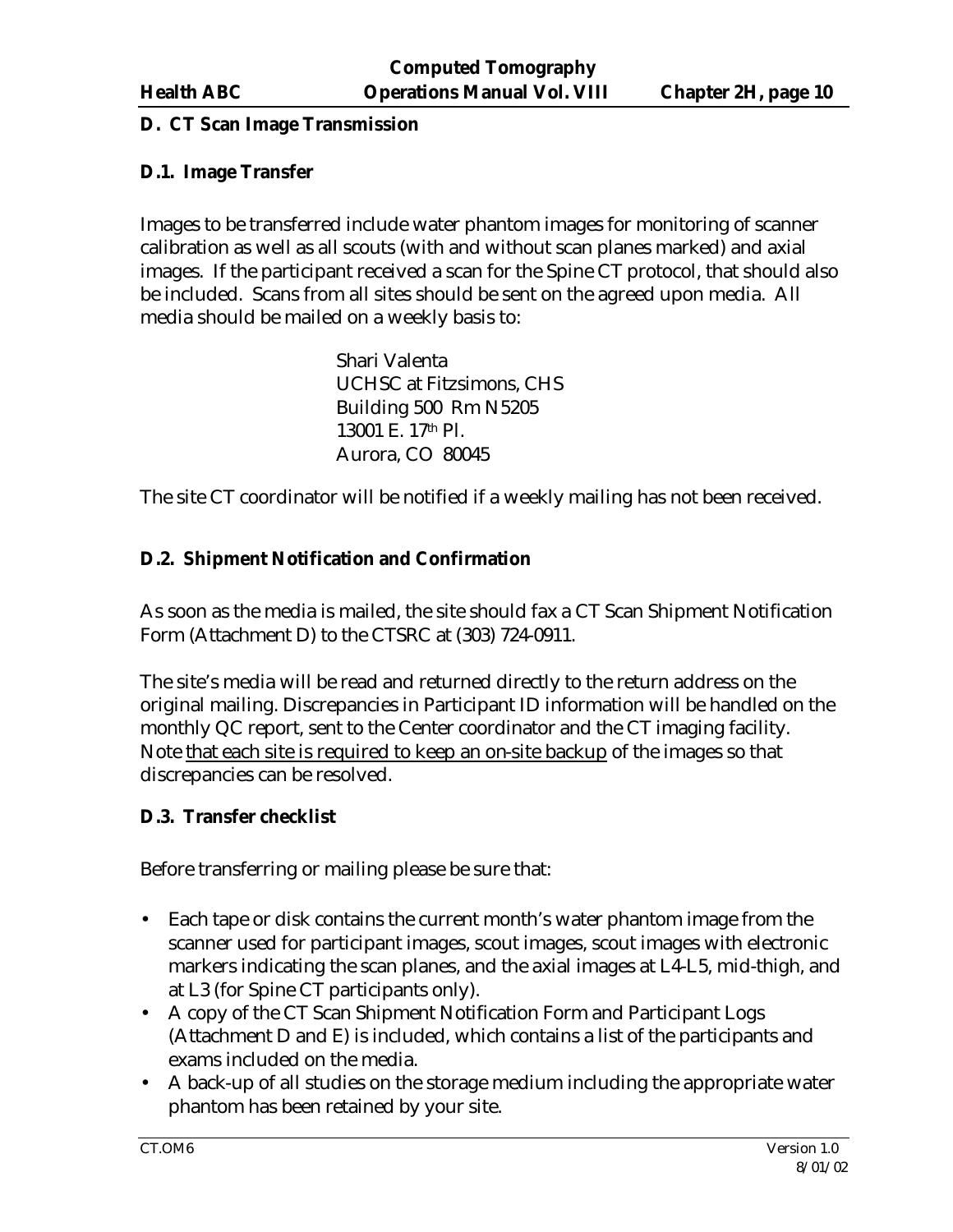• A clear return address is on the package.

#### **E. CT Scan Reading Center Directory**

For questions regarding protocol requirements for the abdomen and thigh body composition images contact Ann Scherzinger or Shari Valenta by fax or e-mail.

For questions regarding protocol requirements for the spine BMD measurement contact Tom Fuerst at UCSF.

Susan Averbach at the Coordinating Unit must be copied on all queries regarding procedures, protocol or data quality.

For questions regarding data receipt or confirmation reports contact Shari Valenta.

Mailing address:

Ann Scherzinger, PhD UCHSC at Fitzsimons, CHS Building 500 Rm N5207A 13001 E. 17th Pl. Aurora, CO 80045

FAX: (303) 724 - 0911

| Principal Investigator                 |         |                           |
|----------------------------------------|---------|---------------------------|
| Ann Scherzinger, Ph.D.                 | Phone:  | $(303)$ 724-0508          |
|                                        | Pager:  | $(303)$ 266-3631          |
|                                        | e-mail: | Ann.Scherzinger@uchsc.edu |
|                                        | Fax:    | $(303) 724 - 0911$        |
| Co-Principal Investigator              |         |                           |
| Elizabeth Stamm, M.D.                  | Phone:  | $(720)$ 848-1876          |
|                                        |         | e-mail: E.Stamm@uchsc.edu |
| <b>Professional Research Assistant</b> |         |                           |
| Shari Valenta                          | Phone:  | $(303) 724 - 0506$        |
|                                        | Pager:  | $(303)$ 266-0681          |
|                                        | e-mail: | shari@chs.uchsc.edu       |
|                                        | FAX:    | (303) 724-0911            |

UCSF Coordinating Unit Contact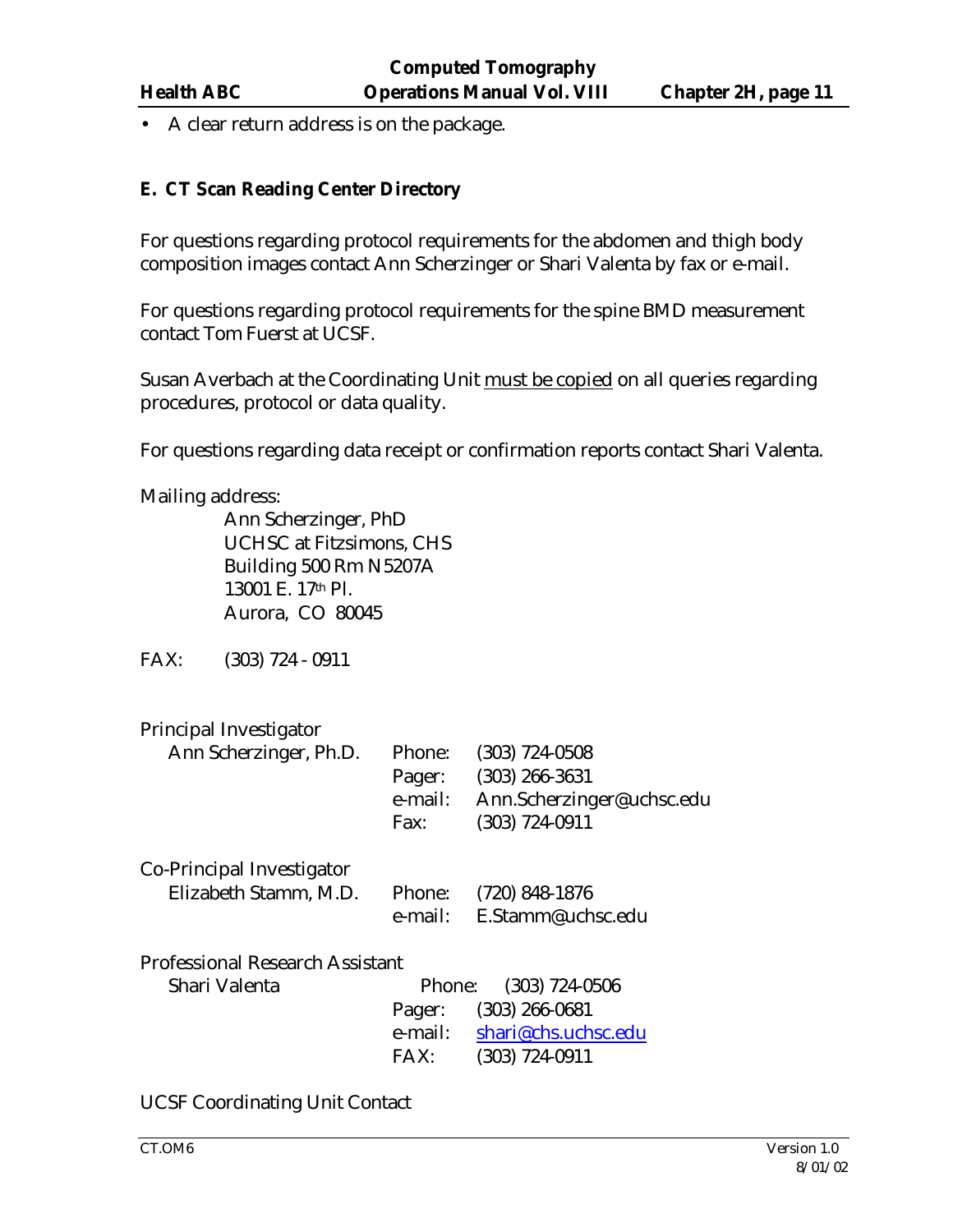|                   |                           | <b>Computed Tomography</b>                                        |                            |
|-------------------|---------------------------|-------------------------------------------------------------------|----------------------------|
| <b>Health ABC</b> |                           | <b>Operations Manual Vol. VIII</b>                                | <b>Chapter 2H, page 12</b> |
| Susan Averbach    | Phone:<br>e-mail:<br>Fax: | $(415)$ 597-9355<br>saverbach@psg.ucsf.edu<br>$(415)$ 597-9213    |                            |
| Tom Lang, PhD     | Phone:<br>e-mail:<br>Fax: | $(415)$ 502-4698<br>thomas.lang@oarg.ucsf.edu<br>$(415)$ 502-2663 |                            |

# **F. List of Figures**

- 1. Selection of Display Field of View (DFOV)
- 2. Location of Abdominal Scan Plane
- 3. Location of Mid-Thigh Scan Plane

### **G. List of Attachments**

- A. Site Survey
- B. Review of Submitted Sample Scans
- C. Site Visit Checklist
- D. CT Scan Shipment Notification
- E. Daily Inventory of Health ABC Participants
- F. Quick Reference for Health ABC Spinal CT Scans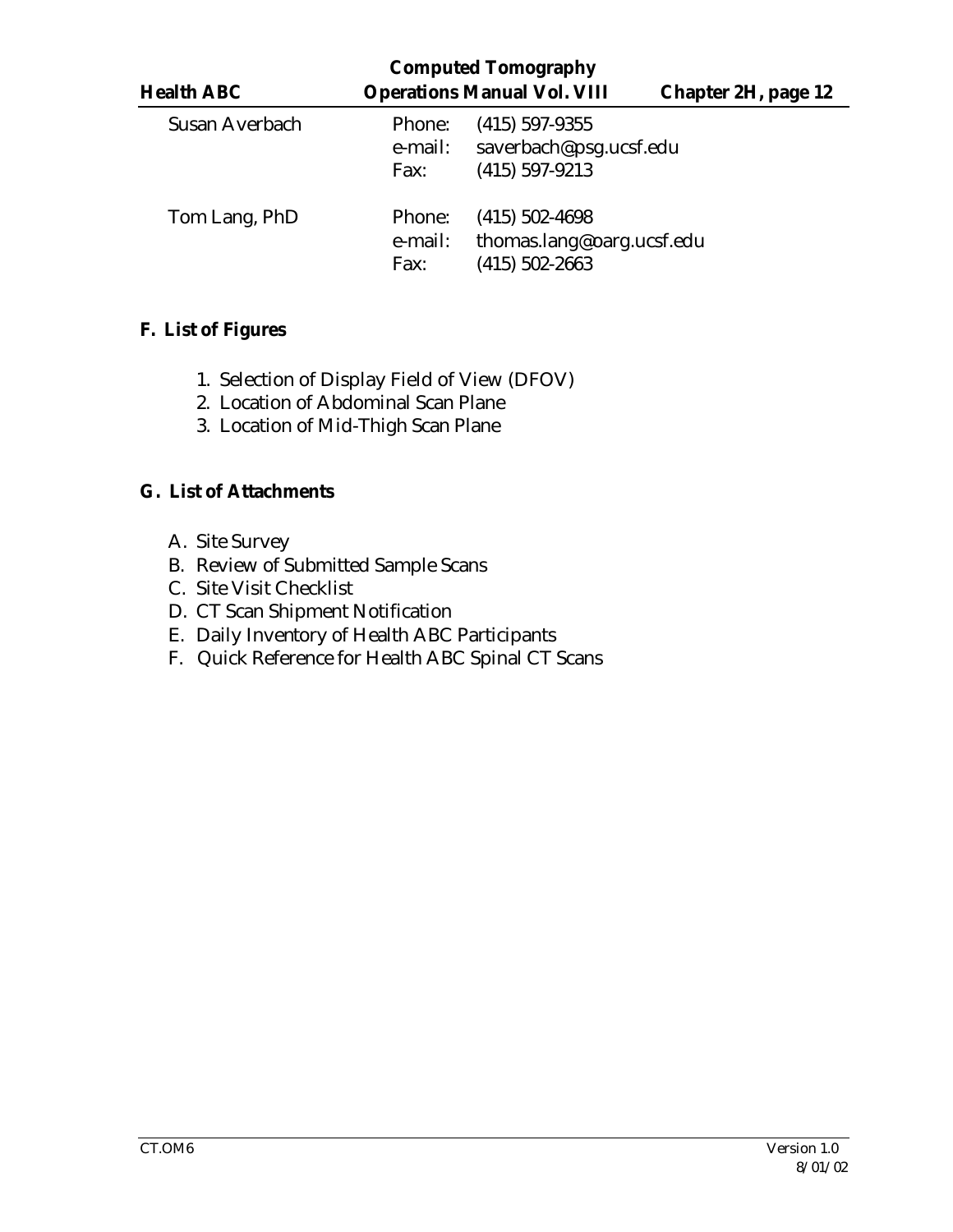

Average patient, DFOY of 40 has been chosen. Image fills the FOY, but no fat has been cut off.



Larger patient, maximum DFOY has been chosen. Image fills the FOY, but no fat has been cut off.



**Yery large patient. Maximum DFOY has** been chosen but not all subcutaneous fat is visible. Acquire all images anyway and transmit to center.

Large patient. DFOY chosen is too small. Re-reconstruct image with larger DFOY.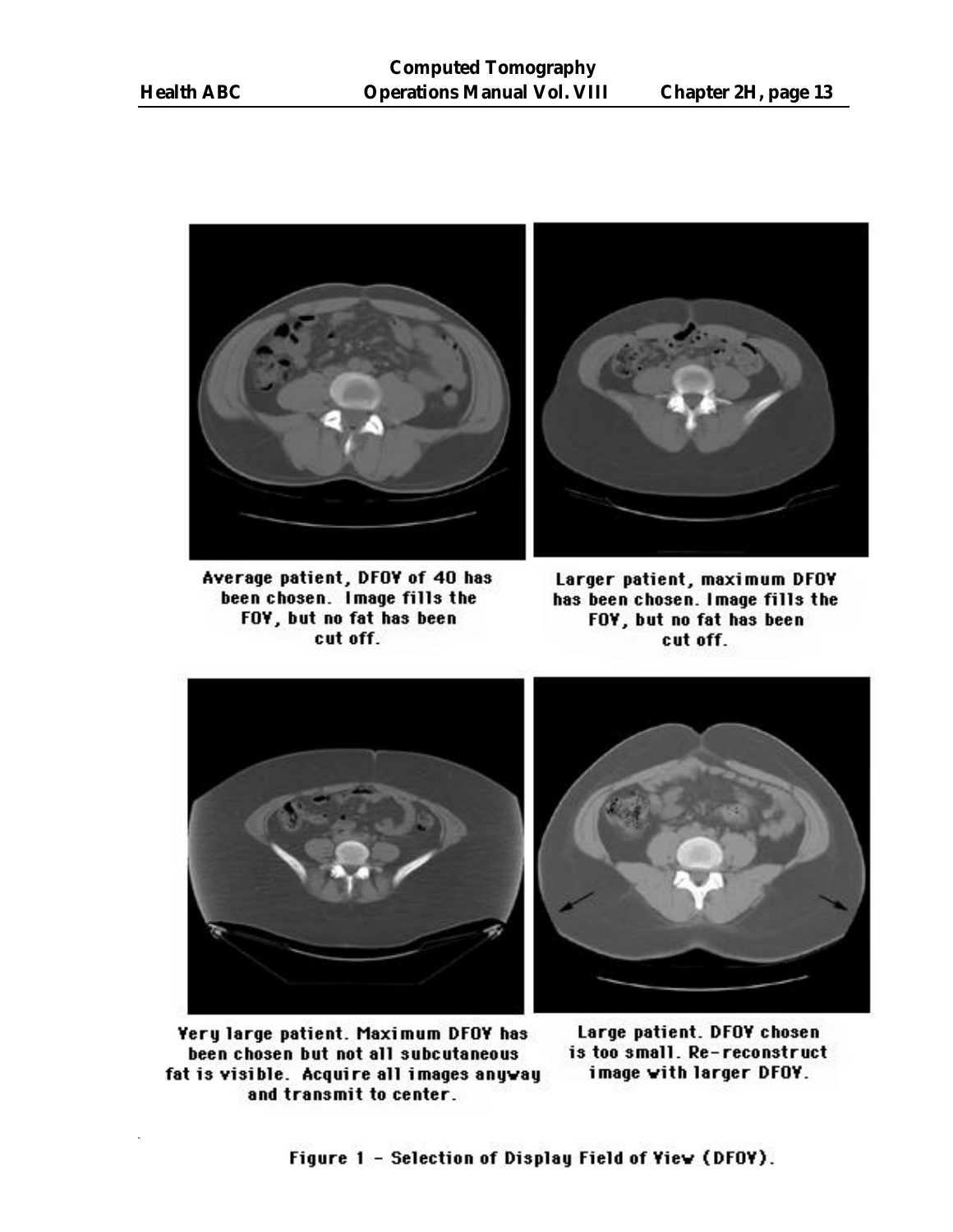

**Figure 2 - Location of Abdominal Scan Plane**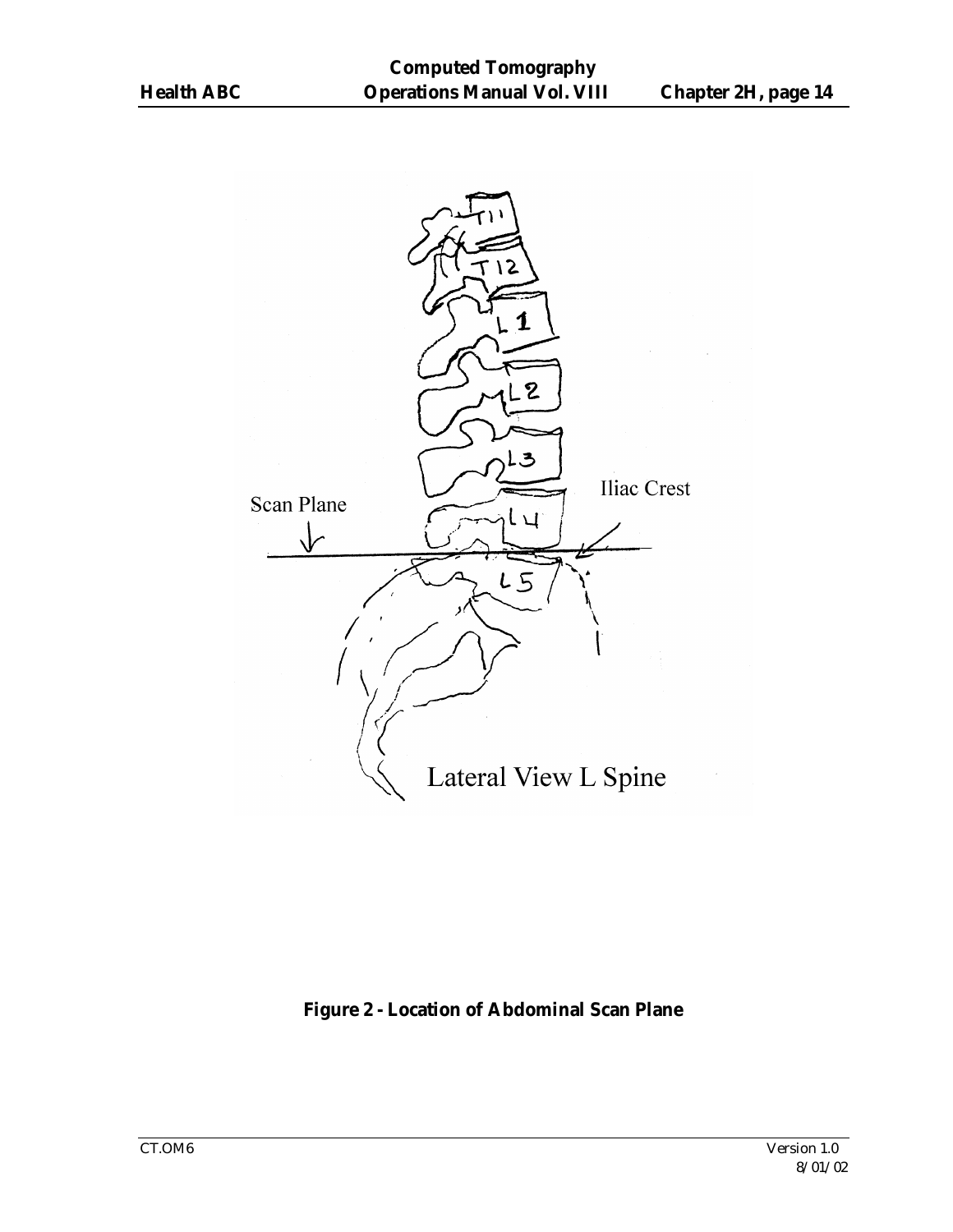

Location of the Mid-Thigh scan: Measure the distance between the medial edge of the greater trochanter (Point 1) and the intercondyloid fossa (Point 2). Choose the plane lying midway between these points (Scan Plane).

### **Figure 3 - Location Mid-Thigh Scan Plane**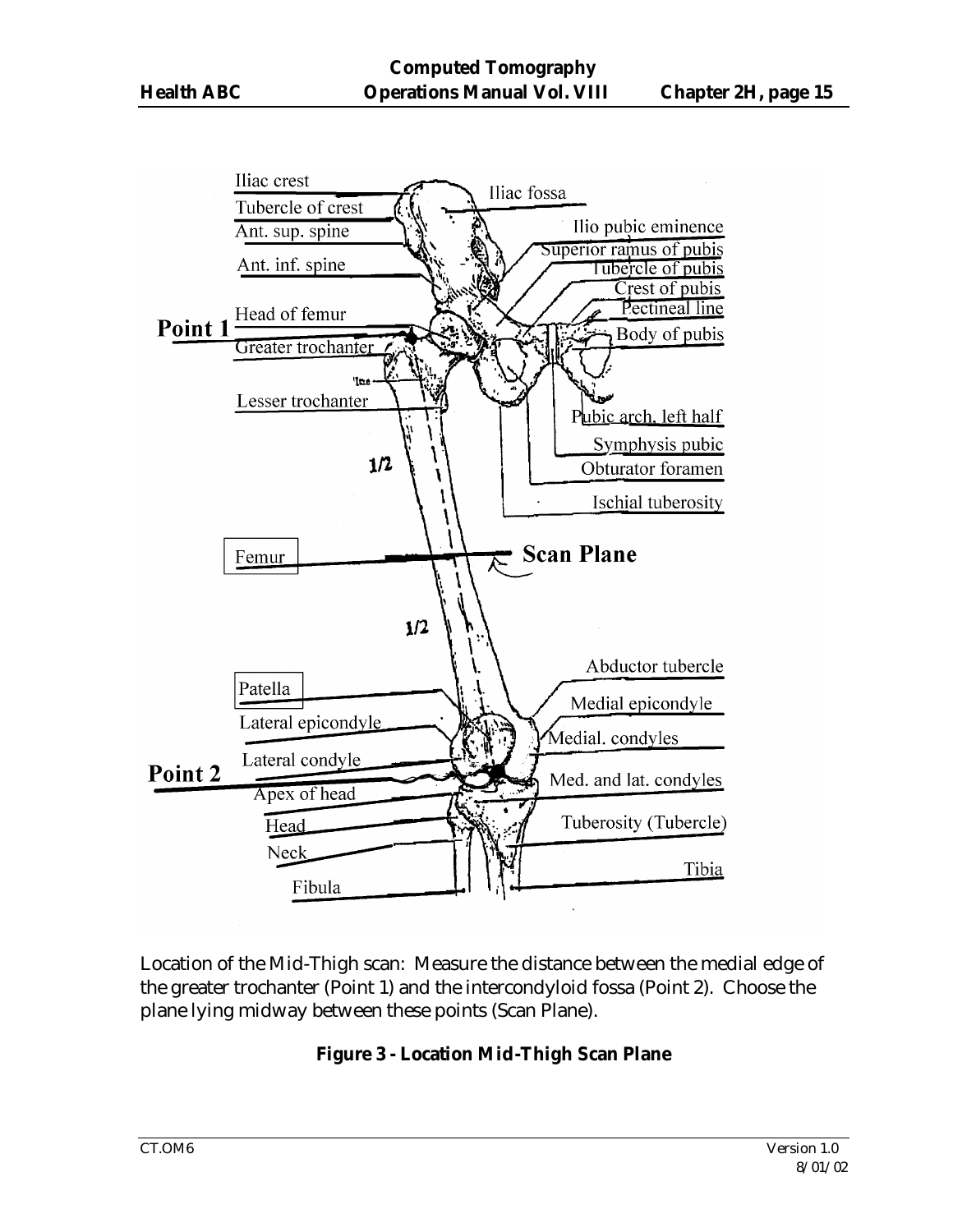# **Attachment A: Site Survey**

# **SITE SURVEY - CT IMAGING SITES FOR HEALTH ABC STUDY**

| ATTACH TO REQUESTED SAMPLE IMAGES                                                                               |                                                                                  |
|-----------------------------------------------------------------------------------------------------------------|----------------------------------------------------------------------------------|
| TO BE FILLED OUT BY SITE:                                                                                       |                                                                                  |
| Site Name: Site ID: Site ID: Site ID:<br>Address:<br><u> 1989 - John Stein, Amerikaansk politiker (</u> † 1920) | ,我们也不会有什么。""我们的人,我们也不会有什么?""我们的人,我们也不会有什么?""我们的人,我们也不会有什么?""我们的人,我们也不会有什么?""我们的人 |
|                                                                                                                 |                                                                                  |
|                                                                                                                 |                                                                                  |
|                                                                                                                 |                                                                                  |
| <b>Transfer Media:</b>                                                                                          |                                                                                  |
| List of participants/images on media:                                                                           |                                                                                  |
|                                                                                                                 |                                                                                  |
|                                                                                                                 |                                                                                  |
| Date of water phantom image:                                                                                    |                                                                                  |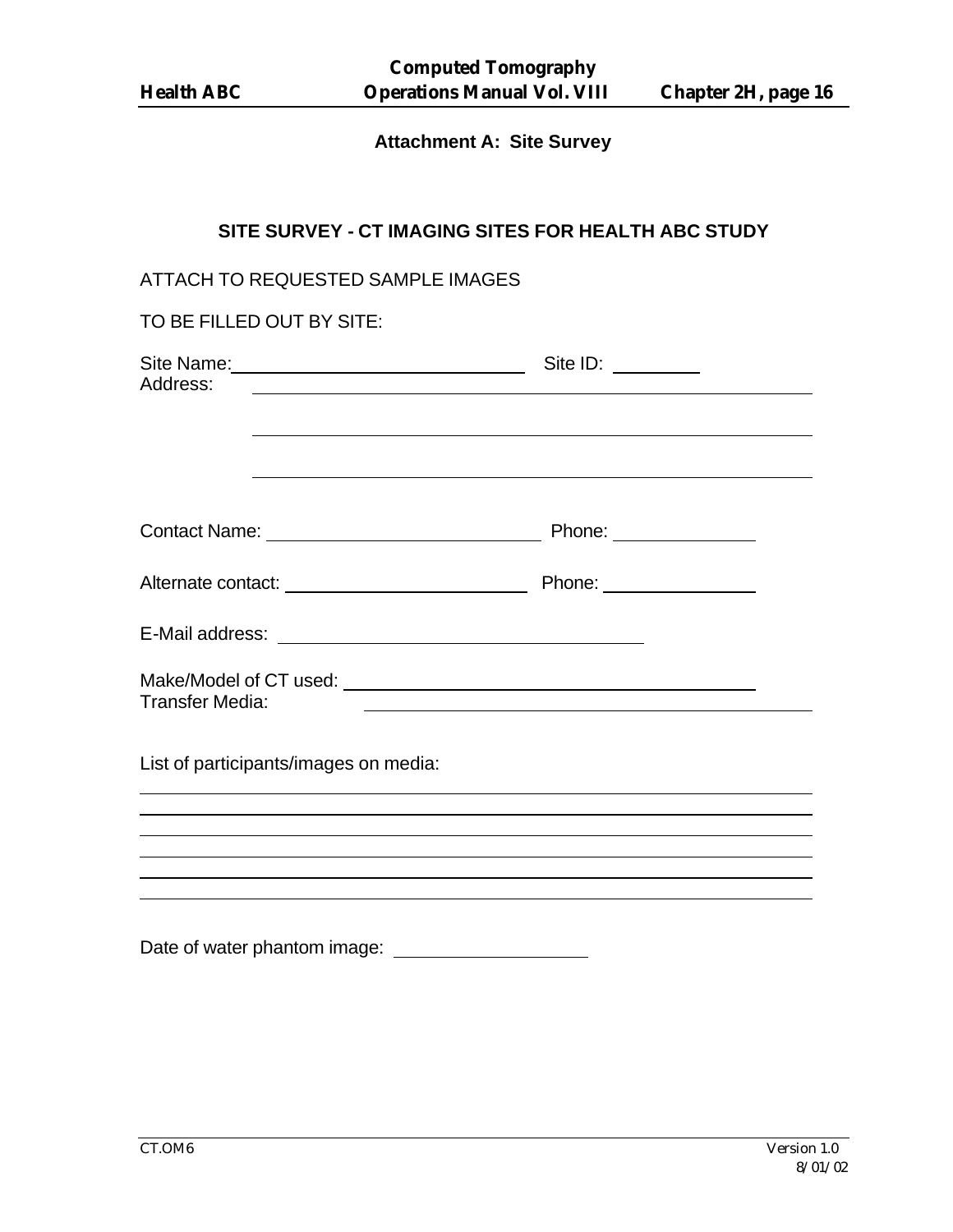| <b>Health ABC</b>                                                     | <b>Computed Tomography</b><br><b>Operations Manual Vol. VIII</b>                                                      | <b>Chapter 2H, page 17</b> |
|-----------------------------------------------------------------------|-----------------------------------------------------------------------------------------------------------------------|----------------------------|
|                                                                       | <b>Attachment B: Review of Materials</b>                                                                              |                            |
|                                                                       | <b>REVIEW OF SUBMITTED SAMPLE SCANS</b>                                                                               |                            |
|                                                                       | Site ID: _______________                                                                                              |                            |
| Address:                                                              | <u> 1980 - Johann Stoff, deutscher Stoff, der Stoff, der Stoff, der Stoff, der Stoff, der Stoff, der Stoff, der S</u> |                            |
| <b>Phantom Quality Measures</b>                                       |                                                                                                                       |                            |
| <b>Scout</b>                                                          |                                                                                                                       |                            |
| FOV:                                                                  |                                                                                                                       |                            |
| <b>Axial Images</b><br>Positioning:<br>FOV:<br>Image quality: _______ |                                                                                                                       |                            |
| <b>Header Demographics</b>                                            |                                                                                                                       |                            |
| Site ID:                                                              |                                                                                                                       |                            |
|                                                                       |                                                                                                                       |                            |

Other problems or comments: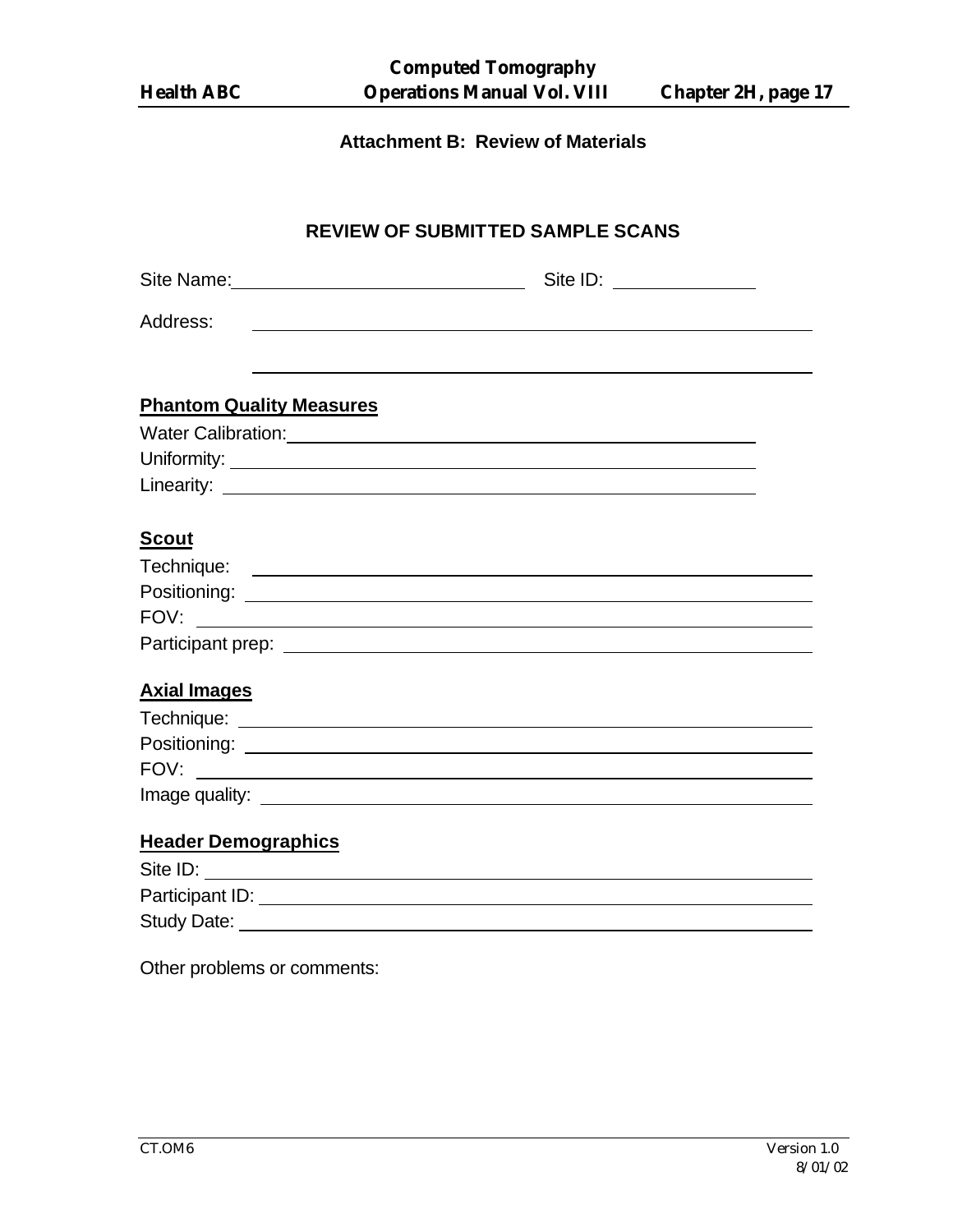#### **Attachment C: Site Visit Checklist**

| <b>SITE VISIT CHECKLIST</b> |  |  |  |  |
|-----------------------------|--|--|--|--|
|-----------------------------|--|--|--|--|

| <b>CITE</b><br>31 I E. | <b>Bala</b><br>⊃aτe: |
|------------------------|----------------------|
|                        |                      |

I. Imaging Protocol Issues

| Confirm survey information.          |
|--------------------------------------|
| Name, address, contact, phone number |

- Review routine maintenance schedule for scanner. Maintenance schedule:
- Site protocol regarding consent form. Who is responsible for consent form:
	- Review exclusion criteria.
	- Discuss participant preparation and positioning. Review guidelines in the manual.
		- Discuss labeling of images with appropriate demographics.

Participant ID: Participant Name: Staff ID:

Discuss what images are required and imaging parameters. Review the two groups (Spine CT versus Body Composition). Review technique in sample images. Review any concerns from sample images.

Discuss how to identify imaging levels. Review any concerns from the sample images.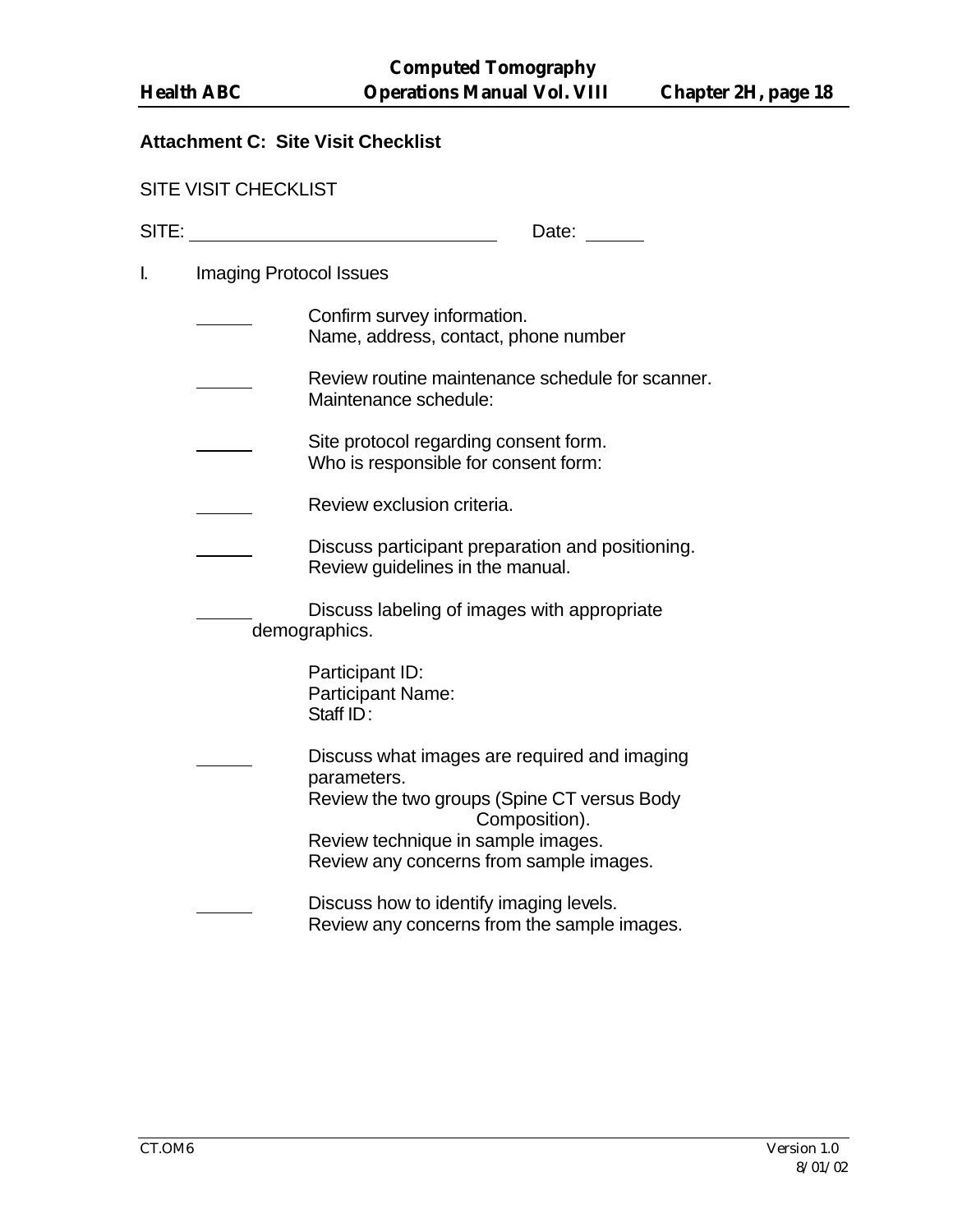| <b>Health ABC</b> |
|-------------------|
|-------------------|

# SITE VISIT CHECKLIST - PAGE 2

SITE: Date:

Discuss how to choose appropriate fields of view.  $\overline{\phantom{a}}$ Review procedure if participant is too large. Review any concerns from sample images.

Give site name of UCHSC contact for protocol questions.

Discuss training of additional CT technologists.

Site Questions: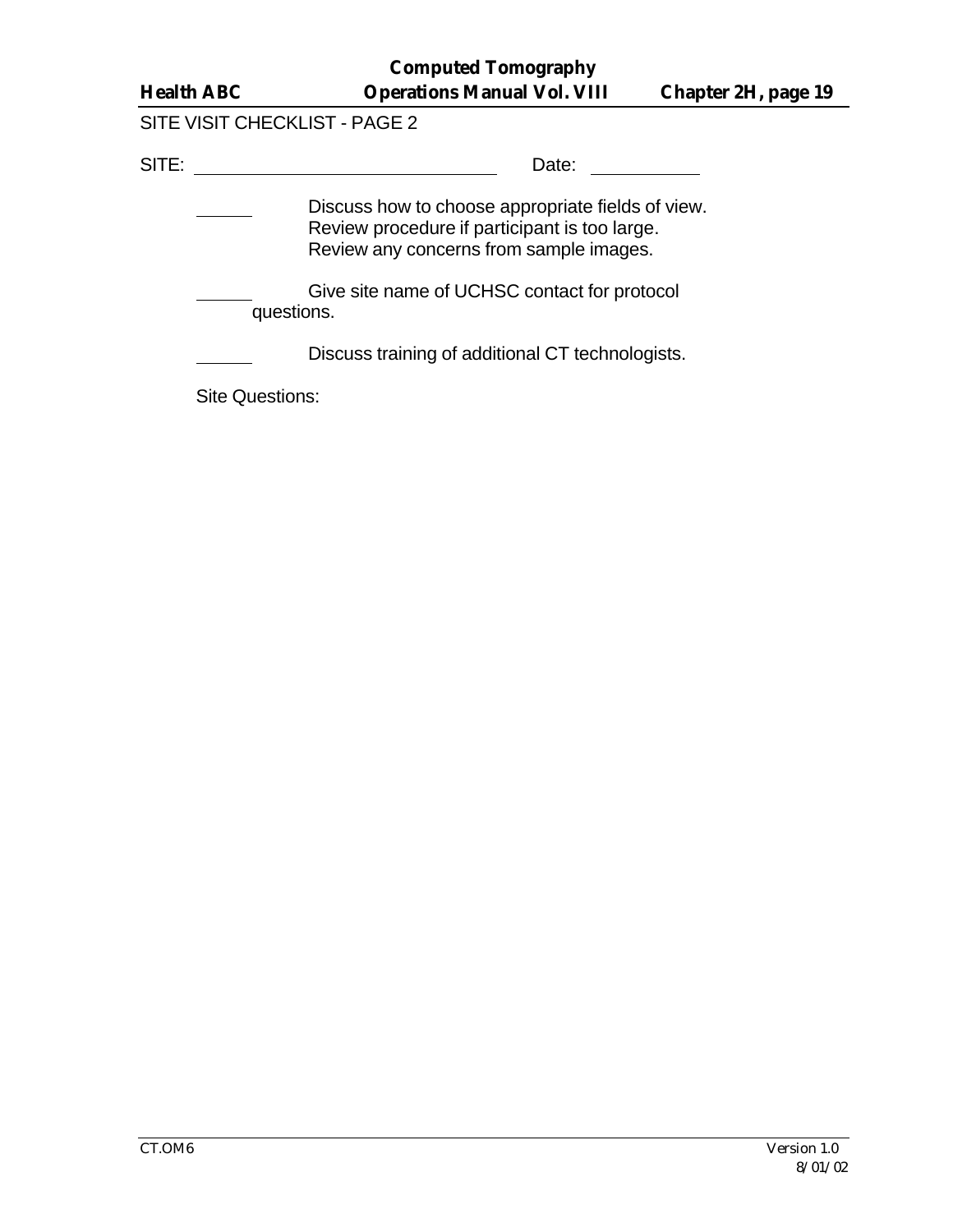SITE VISIT CHECKLIST - PAGE 3

SITE: Date:

- II. Image Transfer and Storage Protocols
	- Confirm water phantom scan protocol and timing. Review any concerns from sample images.
	- Confirm facility for retaining local backup of images. Site procedure:
	- Confirm protocol for image storage.
	- Confirm schedule for mailing of data to UCHSC. Schedule: Contact person:
	- Confirm schedule for returning media to site. Schedule: Contact person:
	- Confirm site addresses for mailing. Address:
	- Discuss any issues seen in review of site's sample images regarding transfer format.
	- Give site name of UCHSC contact for transfer protocol questions.

Site Questions: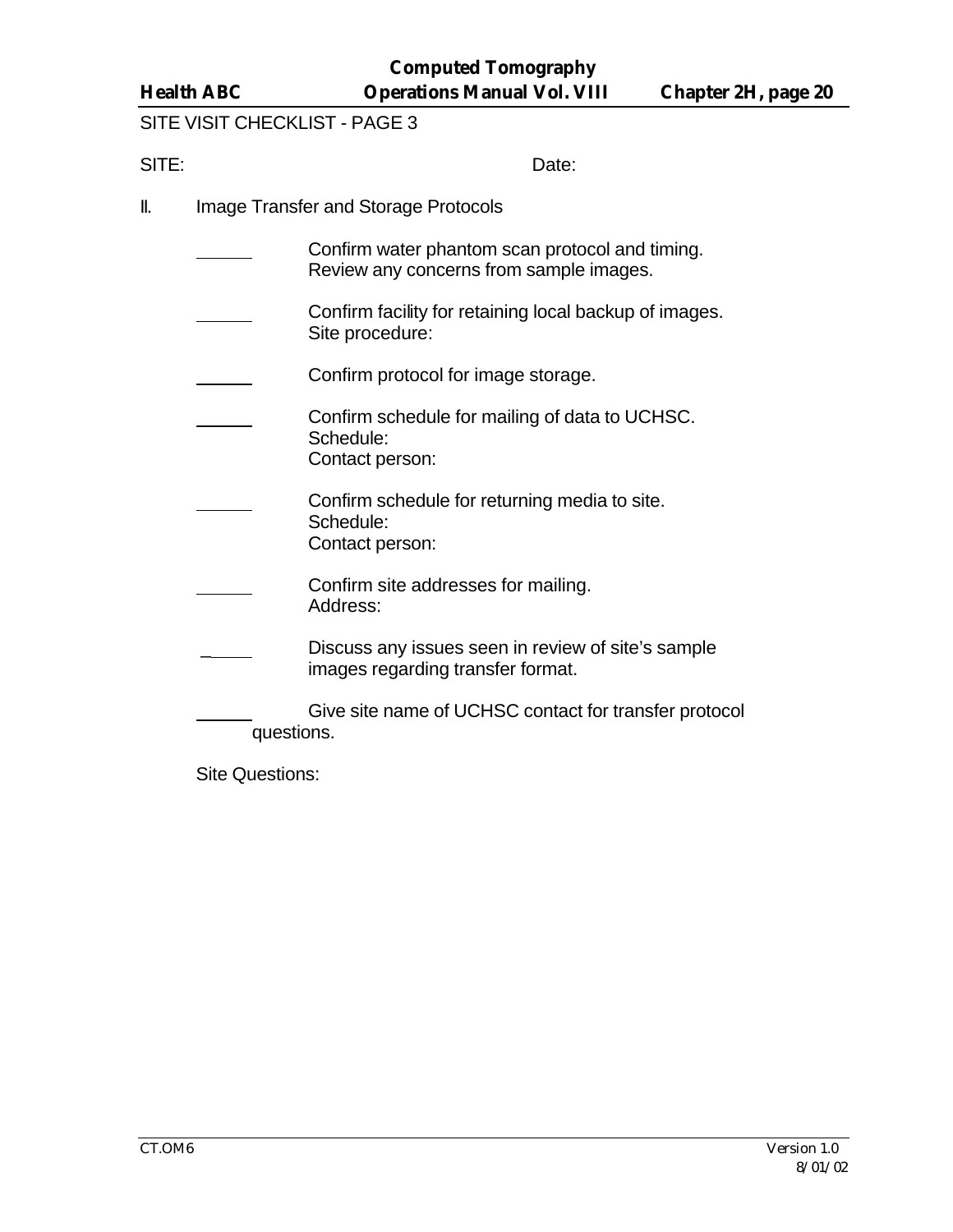# **Health ABC Body Composition Substudy**

#### **CT Scan Shipment Notification**

#### **Attachment D**

#### **FAX when shipment is mailed**

| TO:             | Ann Scherzinger, Ph.D & Shari Valenta |
|-----------------|---------------------------------------|
| <b>FAX:</b>     | $(303) 724 - 0911$                    |
|                 |                                       |
| <b>FROM:</b>    |                                       |
| <b>SITE ID:</b> |                                       |
| <b>FAX:</b>     |                                       |

**RE:** CT Shipment of Health ABC Participant Data

#### **Message**

| The following data is being sent to you today           |                |           |                  |
|---------------------------------------------------------|----------------|-----------|------------------|
|                                                         | (today's date) |           |                  |
| For delivery on                                         |                |           |                  |
|                                                         | (data)         |           |                  |
|                                                         |                | Airbill # |                  |
|                                                         |                |           | (airbill number) |
|                                                         |                |           |                  |
|                                                         |                |           |                  |
| Exam Date Range of Participants Included:               |                |           |                  |
|                                                         |                |           |                  |
|                                                         |                |           |                  |
| Please call me at if you have any questions. Thank you. |                |           |                  |
| (telephone number)                                      |                |           |                  |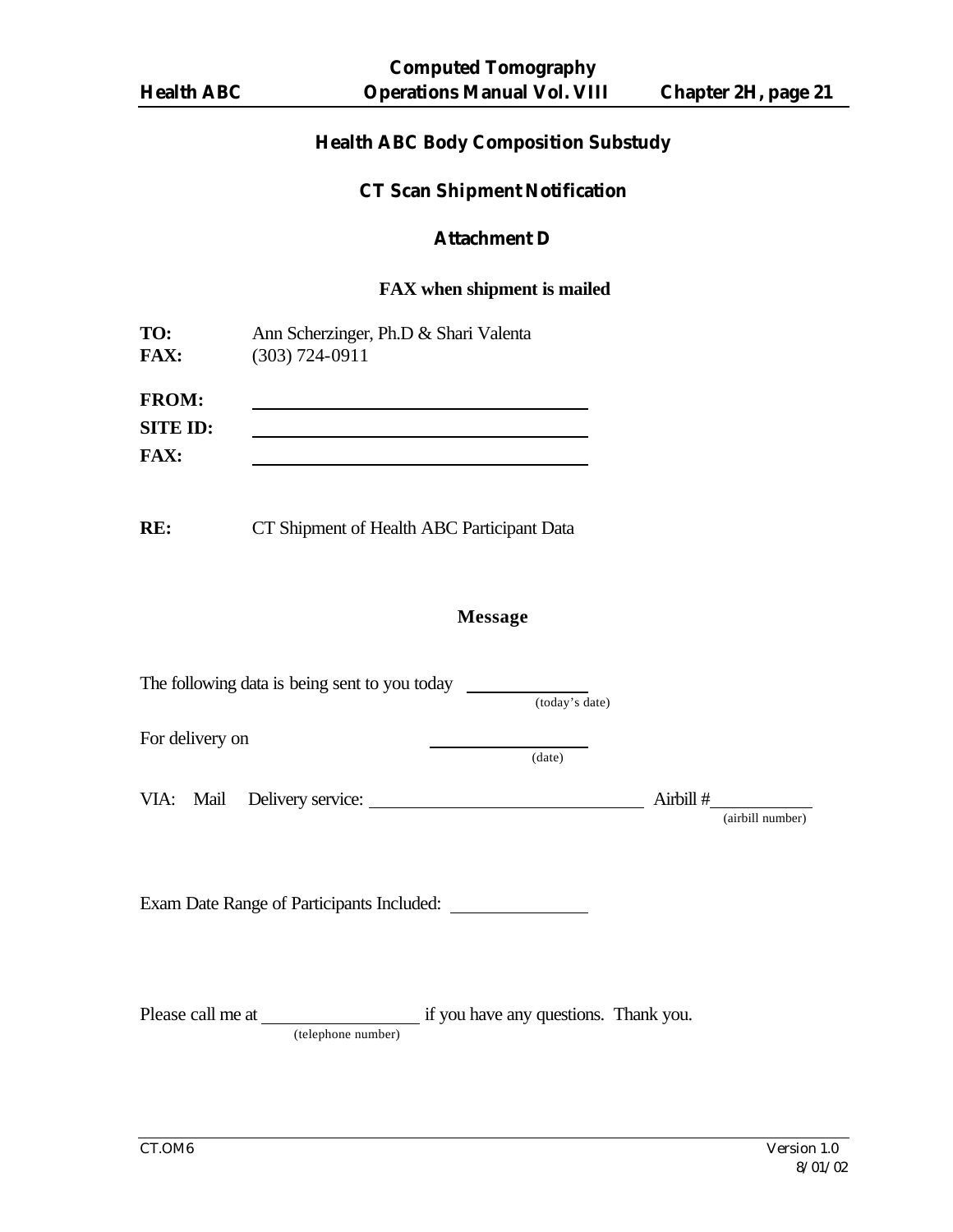**Computed Tomography Health ABC Operations Manual Vol. VIII Chapter 2H, page 22**

# **Attachment E**

# **Daily Inventory of Health ABC Participants**

| Acrostic Participant ID Exam # (UP) Leg |                                                  |       | Vertebra                                                  | Staff ID |
|-----------------------------------------|--------------------------------------------------|-------|-----------------------------------------------------------|----------|
|                                         | Time Stamp (UT)                                  |       |                                                           |          |
|                                         |                                                  | $L$ R | $\overline{\phantom{a}}$                                  |          |
|                                         | <u> 1989 - John Barnett, francuski politik (</u> | $L$ R | $\sim 10^{10}$ m $^{-1}$                                  |          |
|                                         |                                                  | $L$ R | $\sim 10^{10}$ m $^{-1}$                                  |          |
|                                         |                                                  | $L$ R | $\sim 10^{10}$ m $^{-1}$                                  |          |
|                                         |                                                  | $L$ R |                                                           |          |
|                                         |                                                  | $L$ R | $\sim$                                                    |          |
|                                         |                                                  | $L$ R |                                                           |          |
|                                         |                                                  | $L$ R | $\sim$                                                    |          |
|                                         |                                                  | $L$ R |                                                           |          |
|                                         |                                                  | $L$ R |                                                           |          |
|                                         | $\sim$                                           | $L$ R | <u> 1999 - Alban III, primeira populație de la primei</u> |          |
|                                         |                                                  | $L$ R | <u> 1999 - Alban III, primeira populație de la primei</u> |          |
|                                         |                                                  | $L$ R | <u> 1999 - Alban III, politik politik (</u>               |          |
|                                         |                                                  |       | $L \quad R \quad \qquad$                                  |          |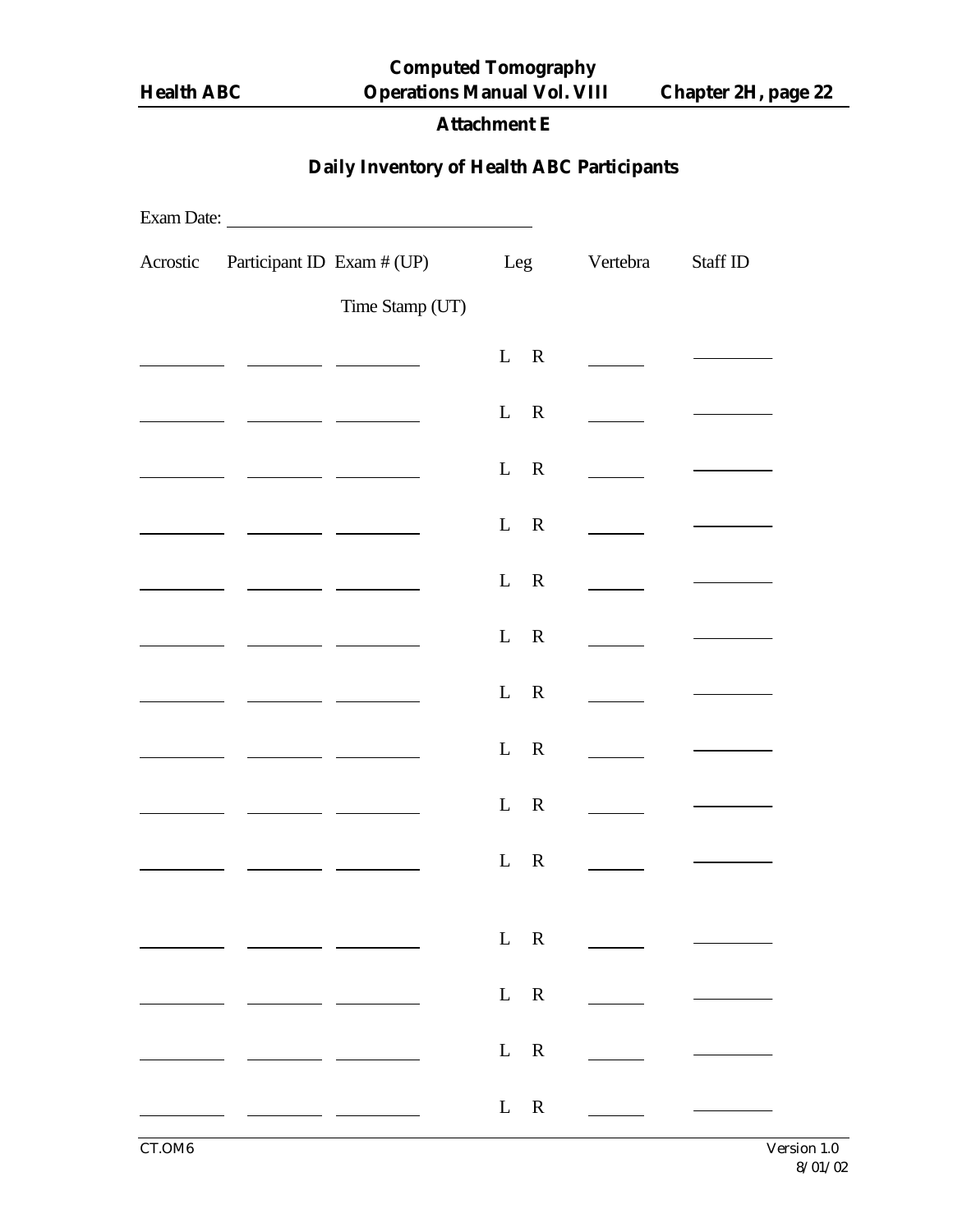|  |                                                                                                                                                                                                                                      | Acrostic Participant ID Exam # (UP)                                                                                                                                                                                                                                                                                                                                                                                    |                                | Leg Vertebra                | Staff ID |  |  |  |  |  |
|--|--------------------------------------------------------------------------------------------------------------------------------------------------------------------------------------------------------------------------------------|------------------------------------------------------------------------------------------------------------------------------------------------------------------------------------------------------------------------------------------------------------------------------------------------------------------------------------------------------------------------------------------------------------------------|--------------------------------|-----------------------------|----------|--|--|--|--|--|
|  |                                                                                                                                                                                                                                      | Time Stamp (UT)                                                                                                                                                                                                                                                                                                                                                                                                        |                                |                             |          |  |  |  |  |  |
|  |                                                                                                                                                                                                                                      | $\begin{tabular}{ccccc} \multicolumn{2}{c }{\textbf{1} & \textbf{2} & \textbf{3} & \textbf{4} & \textbf{5} & \textbf{5} & \textbf{6} & \textbf{6} & \textbf{7} & \textbf{8} & \textbf{8} & \textbf{9} & \textbf{10} & \textbf{10} & \textbf{10} & \textbf{10} & \textbf{10} & \textbf{10} & \textbf{10} & \textbf{10} & \textbf{10} & \textbf{10} & \textbf{10} & \textbf{10} & \textbf{10} & \textbf{10} & \textbf{1$ | $L$ R                          | $\sim$                      |          |  |  |  |  |  |
|  |                                                                                                                                                                                                                                      |                                                                                                                                                                                                                                                                                                                                                                                                                        | $\mathbf{L}$<br>$\overline{R}$ |                             |          |  |  |  |  |  |
|  |                                                                                                                                                                                                                                      |                                                                                                                                                                                                                                                                                                                                                                                                                        | $\mathbf{L}$<br>$\overline{R}$ | $\overline{\phantom{a}}$    |          |  |  |  |  |  |
|  |                                                                                                                                                                                                                                      |                                                                                                                                                                                                                                                                                                                                                                                                                        | $\mathbf{L}$<br>$\overline{R}$ |                             |          |  |  |  |  |  |
|  |                                                                                                                                                                                                                                      |                                                                                                                                                                                                                                                                                                                                                                                                                        | $\mathbf{L}$<br>$\overline{R}$ |                             |          |  |  |  |  |  |
|  |                                                                                                                                                                                                                                      |                                                                                                                                                                                                                                                                                                                                                                                                                        | $\mathbf{L}$<br>$\mathbb{R}$   | $\mathcal{L} = \mathcal{L}$ |          |  |  |  |  |  |
|  |                                                                                                                                                                                                                                      |                                                                                                                                                                                                                                                                                                                                                                                                                        | $\mathbf{L}$<br>$\mathbb{R}$   | $\mathcal{L} = \mathcal{L}$ |          |  |  |  |  |  |
|  | <u>and the state of the state of the state of the state of the state of the state of the state of the state of the state of the state of the state of the state of the state of the state of the state of the state of the state</u> | <u> The Community of the Community of the Community of the Community of the Community of the Community of the Community of the Community of the Community of the Community of the Community of the Community of the Community of</u>                                                                                                                                                                                   | $\mathbf{L}$<br>$\mathbb{R}$   |                             |          |  |  |  |  |  |
|  |                                                                                                                                                                                                                                      |                                                                                                                                                                                                                                                                                                                                                                                                                        | $\mathbf{L}$<br>$\mathbb{R}$   |                             |          |  |  |  |  |  |
|  |                                                                                                                                                                                                                                      |                                                                                                                                                                                                                                                                                                                                                                                                                        | L<br>$\mathbf R$               |                             |          |  |  |  |  |  |
|  |                                                                                                                                                                                                                                      | <u> 1980 - Jan Barat, politik e</u>                                                                                                                                                                                                                                                                                                                                                                                    | $L$ R                          |                             |          |  |  |  |  |  |
|  |                                                                                                                                                                                                                                      |                                                                                                                                                                                                                                                                                                                                                                                                                        | $L$ R                          | <u> 1990 - Jan Jawa</u>     |          |  |  |  |  |  |
|  |                                                                                                                                                                                                                                      |                                                                                                                                                                                                                                                                                                                                                                                                                        | ${\bf L} - {\bf R}$            | <u>a sa mga sa</u>          |          |  |  |  |  |  |
|  |                                                                                                                                                                                                                                      |                                                                                                                                                                                                                                                                                                                                                                                                                        |                                | $L \quad R \quad \qquad$    |          |  |  |  |  |  |
|  |                                                                                                                                                                                                                                      |                                                                                                                                                                                                                                                                                                                                                                                                                        |                                |                             |          |  |  |  |  |  |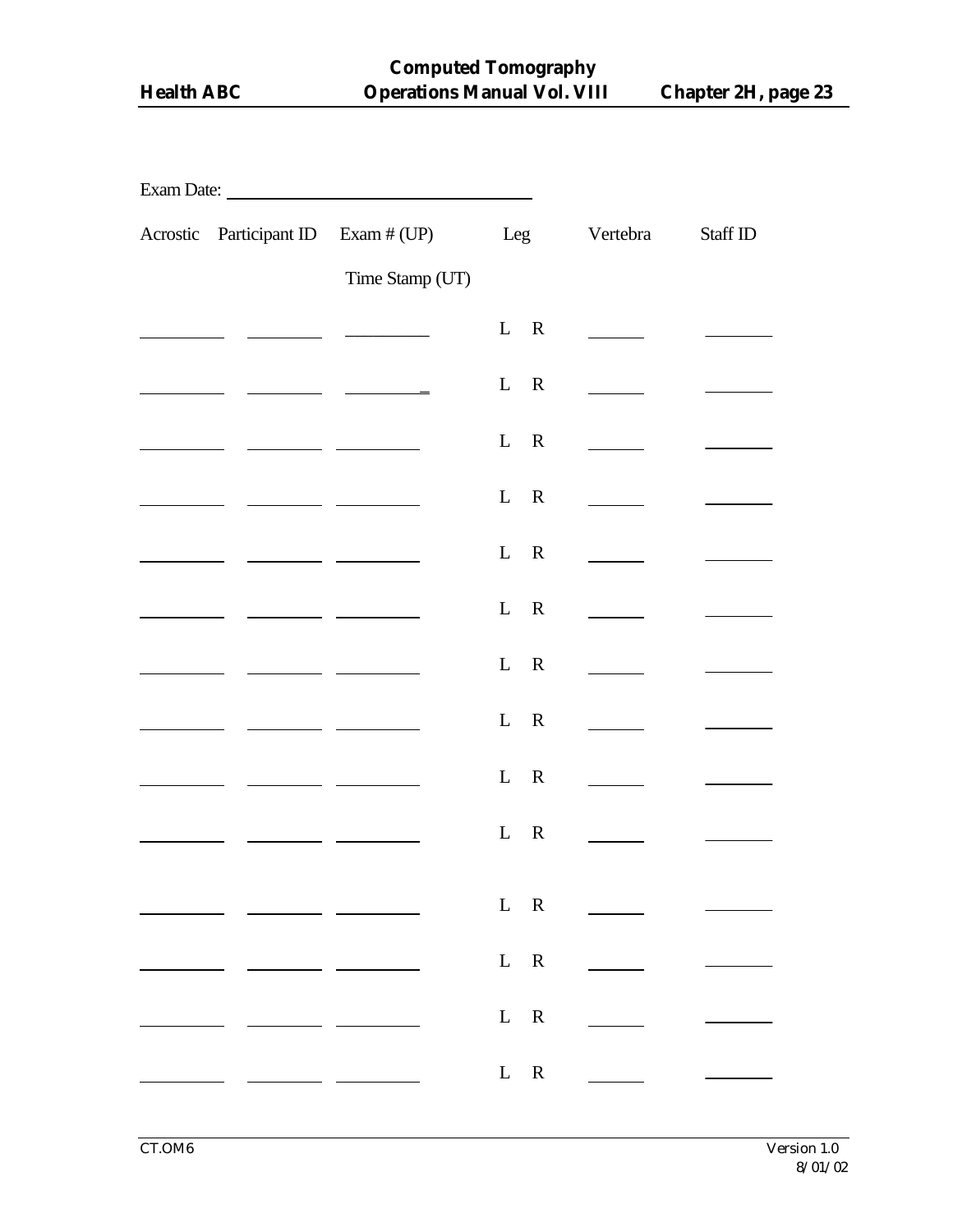#### **Attachment F: Quick Reference for Health ABC Spinal CT Scans**

# Quick Reference for Health ABC Spinal CT Scans

Prepared by

Cynthia Hayashi Mary Sherman Vesta March Tom Lang

Osteoporosis and Arthritis Research Group Department of Radiology, University of California, San Francisco April 2, 1997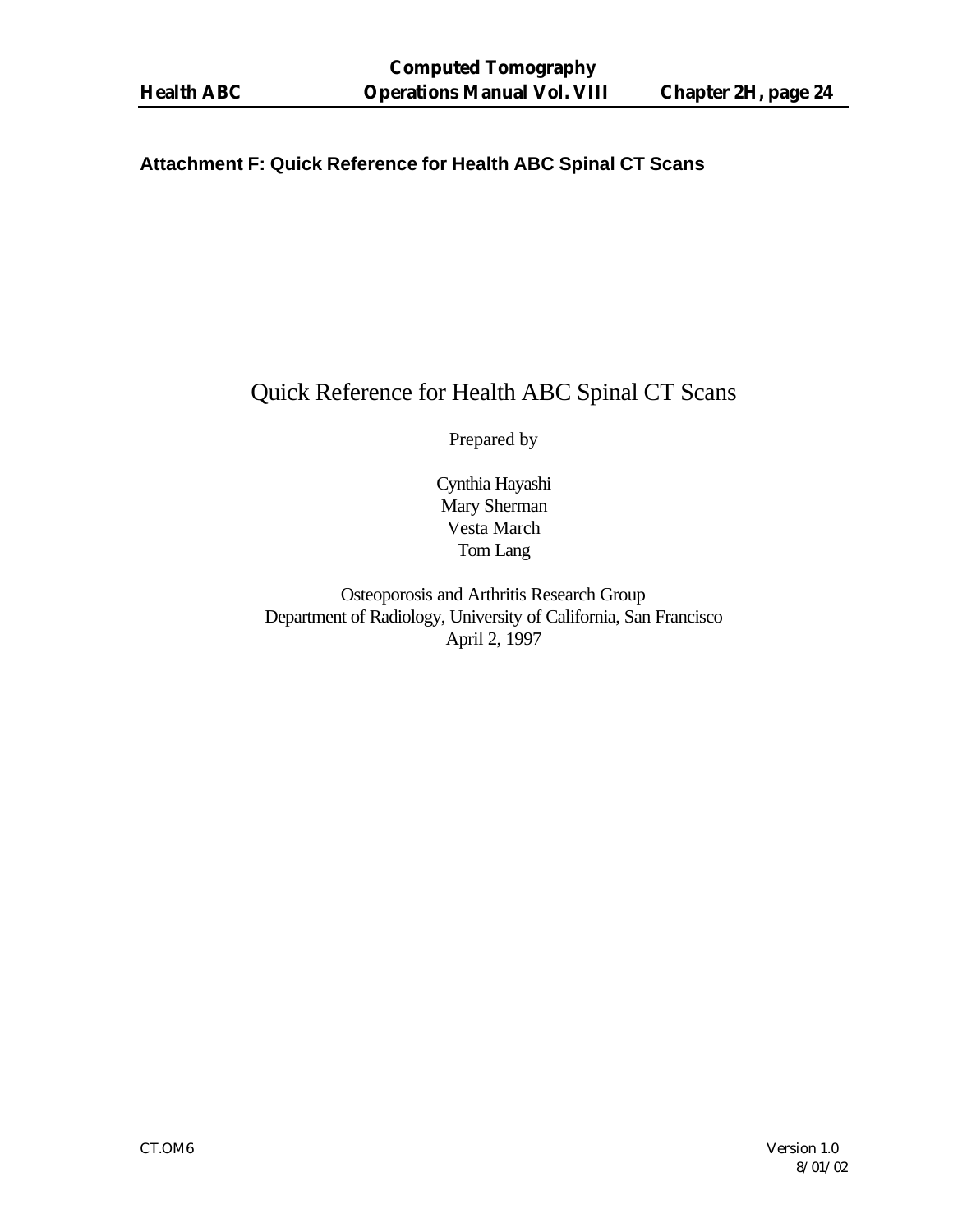### **Attachment F: Quick Reference for Health ABC Spinal CT Scans - Page 2**

**Introduction**: If you are performing both Spinal and Body Composition CT Scans, an outline of the general procedure follows:

- Place spine CT phantom in proper position on the CT table (This Page).
- Position the participant (This Page).
- Perform the thigh scout and thigh axial image (Main manual).
- Acquire the extended scout and L4-L5 body composition image (Main manual).
- If participant has moved, perform an abbreviated scout (This Attachment).
- Perform Spinal CT axial image at L3 (This Attachment).

### **Phantom and participant positioning:**



Cross-sectional view of phantom positioning

The participant will be scanned supine, feet first in the scanner. Before placing the participant on the table, place the blue foam pad on the participant table and put the phantom inside the recessed area in the pad. The end of the phantom, marked "top", should point toward the head of the participant. Align the centerline of the phantom with the laser light on the scanner. The long axis of the phantom should be centered on the table's longitudinal line. Smooth out the gel in the blue gel bags evenly. Cover the phantom with the gel bags. These bags must remain centered on the phantom to prevent air gaps between the participant and the phantom. Be very careful in positioning the participant on the phantom to assure the gel bags do not move. Place an additional pad or rolled sheet just below the blue pad so that the participant will have something to sit on prior to lying down on the blue pad and phantom. This avoids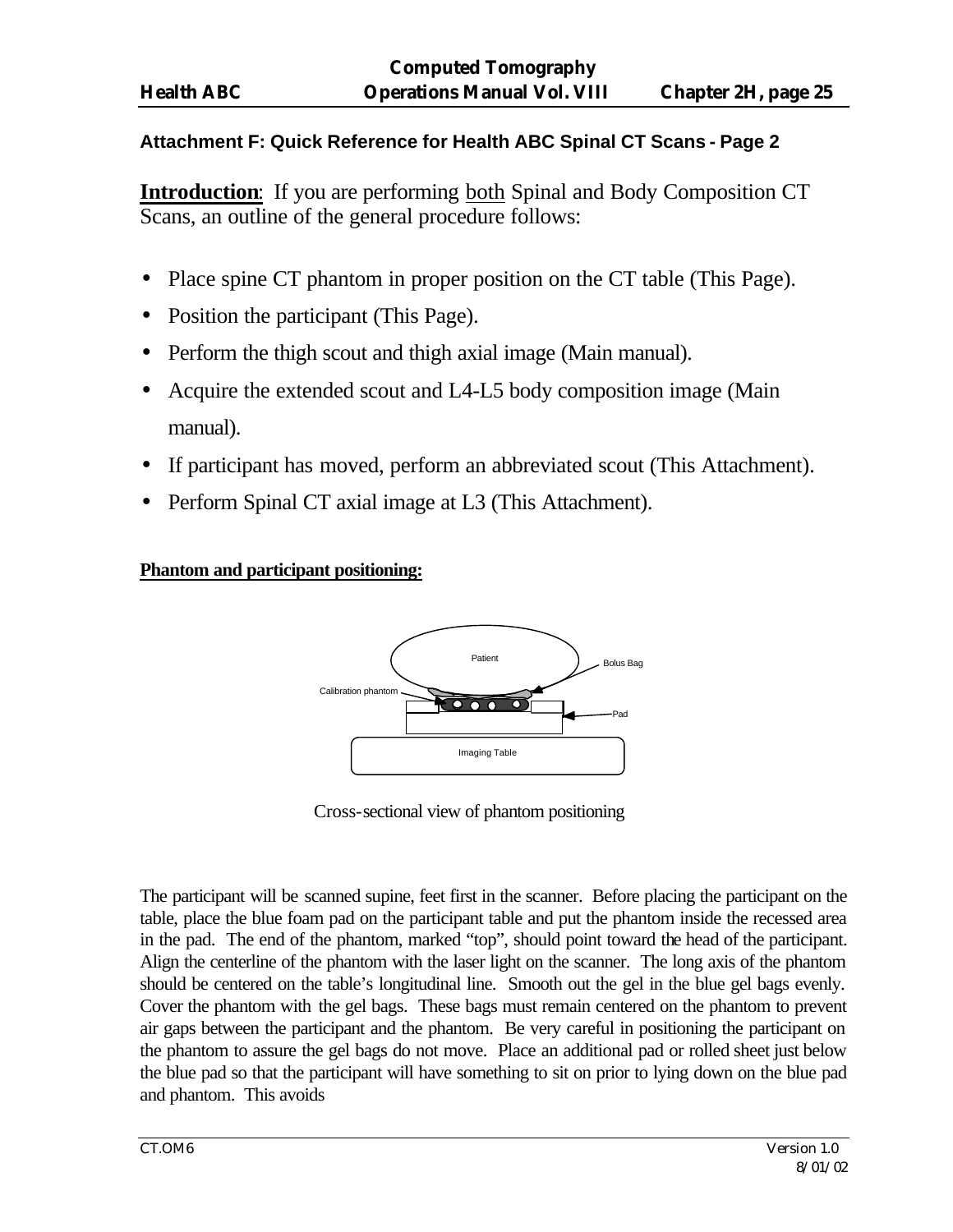#### **Attachment F: Quick Reference for Health ABC Spinal CT Scans - Page 3**

having the participant place all of their weight on the lower end of the blue pad which can cause the misalignment of the phantom.

You may now place the participant on the table. The bottom of the phantom should be at the level of the anterior superior iliac spine (ASIS). This will assure that the phantom will cover L1 to L4.

Elevate the legs on a large cushion to reduce the lordotic curve in the back. This also ensures no air gap between the phantom and the participant. Position the participant's arms over the head. You may support the arms with cushions if necessary.

At this point proceed to the main manual to obtain the thigh and abdominal body composition CT images. When finished, return to this section to perform the Spine CT imaging.

**Localization for Spine CT axial scan:** You should use the same scout that was obtained for the Body Composition scan to localize the Spine CT scan. If the participant moved after the Body Composition scan, you may need to obtain a new scout for localization. If so, you should obtain a "standard" lateral scout that primarily covers the lumbar region, as illustrated below.

#### **SCOUT PARAMETERS (ONLY if needed):**

- Azimuth: 90
- Table speed: Normal
- Starting location: 50 mm above the Xyphoid
- Ending location: -250 (approximately)
- Kv...default is OK
- mA: 100
- Tilt....0

The gantry should be at 0 angle for the scout. Usually 50 to -250 will cover an average sized participant. Magnify the image so that you can see the image well.